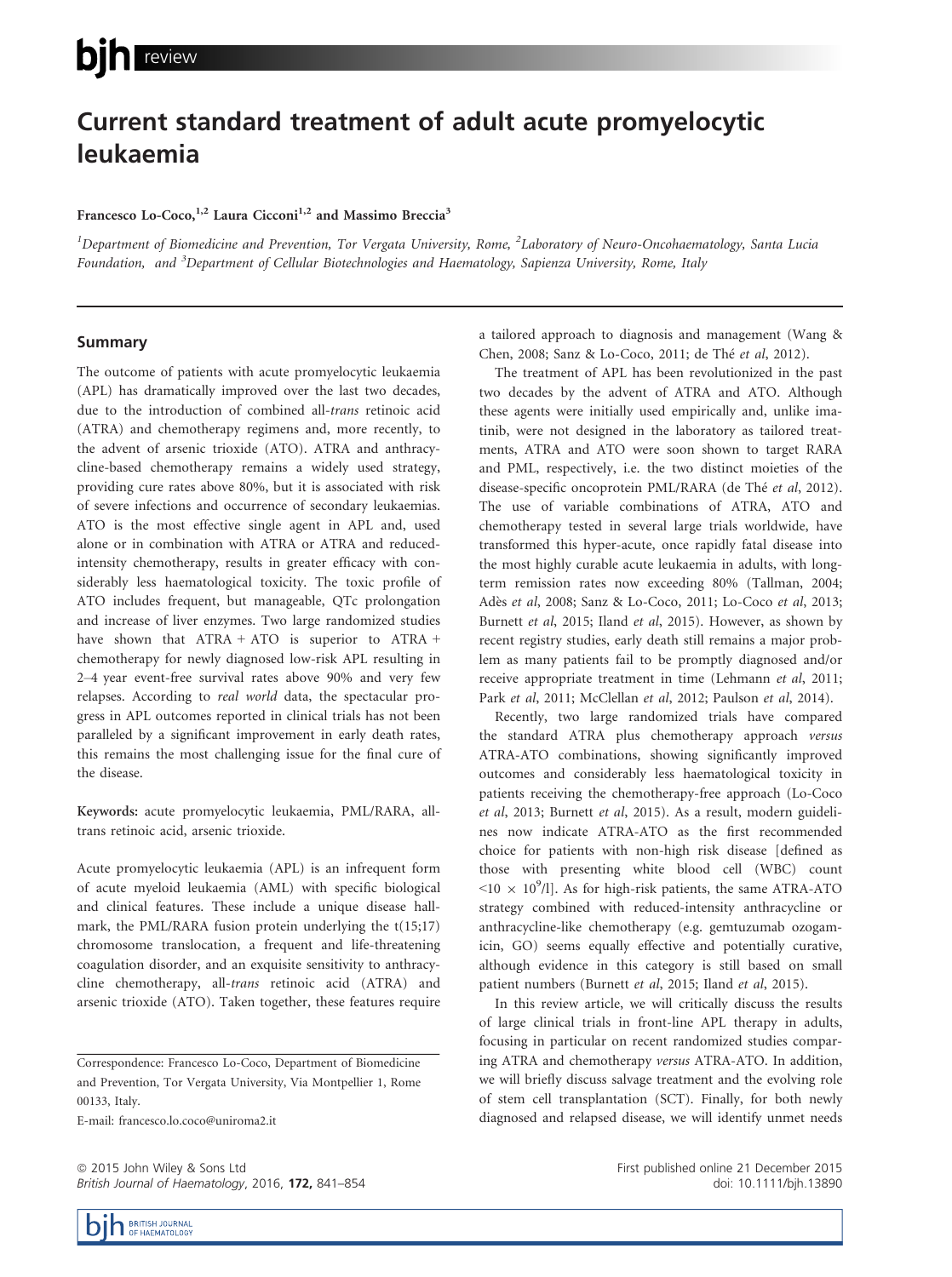in treatment and controversial areas that could be the subject of future clinical investigation.

# Relevance of early diagnosis and initial management

Acute promyelocytic leukaemia is a medical emergency requiring prompt diagnosis and management. In fact, as we will discuss below, early death mostly due to severe haemorrhage still occurs in a high percentage of cases and today represents the main obstacle to final cure of the disease. Given its rarity (014 APL cases per 100 000 are diagnosed each year in the EU) (Sant et al, 2014) and due to some important aspects specifically related to the management of the disease, it is appropriate that patients are referred to highly experienced centres.

Acute promyelocytic leukaemia is frequently associated at diagnosis with a consumptive coagulopathy resulting in high risk of haemorrhagic death, thrombosis or both (Choudhry & DeLoughery, 2012; Breccia & Lo-Coco, 2014). This is generally characterized at the laboratory level by significant decrease in platelet number and signs of hyperfibrinolysis (low plasma fibrinogen and increased fibrinogen degradation products or D-dimers). Although the precise pathogenesis of the coagulopathy remains unclear, it is well known that it is effectively counteracted by prompt institution of aggressive supportive care and by specific antileukaemic treatment with ATRA. For this reason, current recommendations strongly suggest that ATRA should be initiated in parallel with massive transfusional support (including platelet units and fresh frozen plasma or fibrinogen concentrates) upon morphological or clinical suspicion only and without waiting for genetic confirmatory tests (Milligan et al, 2006; Sanz et al, 2009; Tallman & Altman, 2009; Seftel et al, 2014; NCCN guidelines, 2015). Recent data from the randomized comparison of ATRA-ATO versus ATRA-chemotherapy showed that ATRA-ATO results in decreased early death, suggesting that ATO exerts a better counteractive effect on the coagulopathy compared with chemotherapy (Lo-Coco et al, 2013; Burnett et al, 2015).

Genetic diagnosis through identification of the t(15,17) translocation and/or the PML/RARA fusion gene remains mandatory for patient eligibility to be continued on ATRA or ATO-based treatment, because the presence of the oncoprotein will predict responsiveness to these therapies in virtually all patients (Sanz et al, 2009). As for transfusion support, there is a consensus among experts on the need to maintain fibrinogen and platelet levels above 15 g/l and 30–50  $\times$  10<sup>9</sup>/l, respectively. These blood parameters and coagulation tests should be repeatedly monitored every 6 h, particularly during the initial 10 d of treatment, with special attention to patients at increased risk of haemorrhage (those with hyperleucocytic disease and those showing worsening consumptive coagulopathy). Prophylaxis with steroids is widely used, with the aim at preventing both haemorrhage and differentiation syndrome (DS), while use of antifibrinolytic or heparin is not recommended. Heparin has been used in cases presenting with greater tendency to thrombosis, however its benefits in APL has remained controversial. Table I summarizes consensus and controversial points in supportive treatment including prevention and management of the APL coagulopathy.

# Front-line therapy: historical background

The first important success in APL therapy was reported by Bernard et al (1973), who obtained high rates of complete remission (CR) (70%) with daunorubicin given as monotherapy. A significant proportion of patients (approximately 30%) receiving such treatment experienced long-term remission, an unprecedented scenario that still today is not observed for any single chemotherapy agent used for other myeloid or lymphoid acute leukaemias. The observations made in France were independently confirmed in Spain and Italy, and extended to idarubicin (Petti et al, 1987; Avvisati et al, 1990; Sanz et al, 1999). Anthracycline-based chemotherapy remains one of the mainstays of APL treatment, being incorporated into several combinatorial protocols with ATRA and ATO plus ATRA. Notwithstanding this, the reasons underlying the exquisite sensitivity of APL to the effects of anthracyclines remain poorly understood, although absence of the multidrug resistance-associated gp170 protein expression on the surface of APL blasts may contribute at least a partial explanation (Paietta, 2003).

With the introduction of ATRA in the late 1980s, it was shown that CR could be obtained through leukaemic cell differentiation and without significant myelosuppression (Huang et al, 1988; reviewed in Wang & Chen, 2008). However, responses with ATRA monotherapy were short-lived in almost all patients and treatment was frequently associated with severe DS (initially referred to as ATRA syndrome) (Frankel, 1992). This led several cooperative groups to design combinatorial approaches in which ATRA was used in association with chemotherapy. A randomized comparative study by Fenaux et al (1993) demonstrated that simultaneous ATRA and chemotherapy was better than ATRA and chemotherapy given sequentially. The same group and a US Intergroup collaborative study also showed a benefit from adding maintenance therapy including intermittent ATRA after induction and consolidation (Fenaux et al, 1999; Tallman et al, 2002).

In keeping with their previous observations, the Gruppo Italiano per le Malattie EMatologiche dell'Adulto (GIMEMA) and the Programa Espanol para el Tratamiento de las HEmopatias Malignas del Adulto (PETHEMA) used only an anthracycline (idarubicin) as chemotherapy in addition to simultaneous ATRA for remission induction, followed by chemotherapy consolidation and maintenance therapy (Avvisati et al, 1996; Mandelli et al, 1997; Sanz et al, 1999). The ATRA plus IDArubicin (or AIDA) regimen was replicated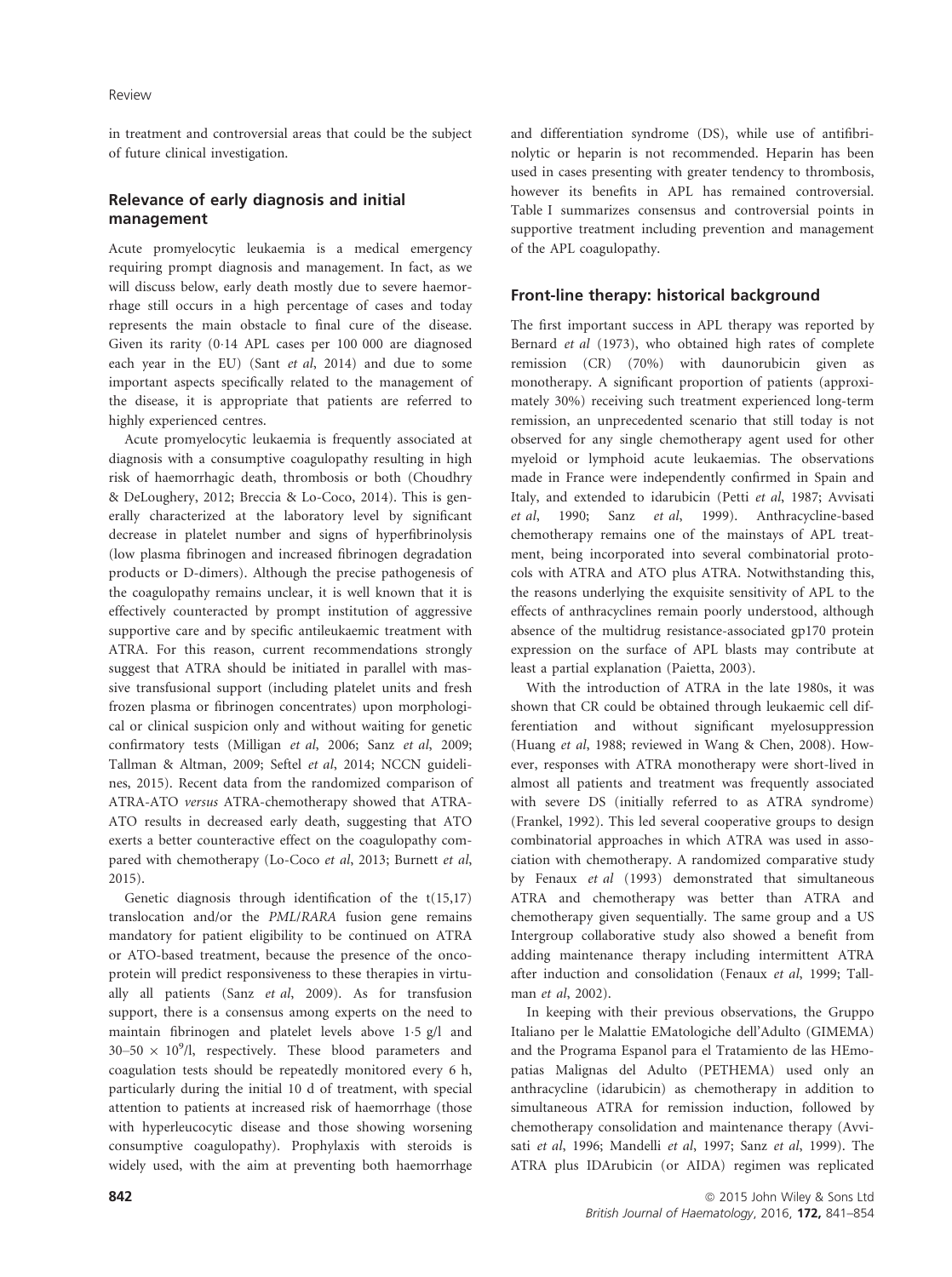Table I. Consensus and controversial issues in supportive therapy for newly diagnosed APL.

| Controversial issues                                                                                                                                                                     |
|------------------------------------------------------------------------------------------------------------------------------------------------------------------------------------------|
|                                                                                                                                                                                          |
| • Sporadic use of activated factor VII has been<br>reported for massive intracranial haemorrhage;<br>no systematic studies are available, and its use may<br>increase risk of thrombosis |
| • The optimal cytotoxic agent (idarubicin,<br>gemtuzumab ozogamicin, hydroxycarbamide)<br>remains controversial, especially in the context of<br>chemotherapy-free protocols             |
|                                                                                                                                                                                          |

- Steroids (10 mg dexamethasone i.v. bd) should be started immediately at the earliest clinical suspicion of incipient APL differentiation syndrome. Once the syndrome has resolved, steroids can be discontinued and ATO/ATRA resumed if previously interrupted
- Temporary discontinuation of differentiation therapy (ATRA or ATO) is indicated only in case of severe differentiation syndrome
- Optimal steroid type and duration of prophylaxis is still matter of debate
- The subset of patients who benefit from DS prophylaxis is still matter of debate

APL, acute promyelocytic leukaemia; ATRA, all-trans retinoic acid; WBC, white blood cell.

worldwide and became one of the most widely used standard treatments for newly diagnosed patients. The PETHEMA studies contributed to the feasibility of treatment de-intensification with omission of non-anthracycline agents from consolidation and, together with the GIMEMA results, formed the basis for a meta-analysis and a joint collaboration that ultimately led to a proposal for relapse risk assessment. The so-called Sanz risk score, essentially based on WBC count at diagnosis, allowed further refinement of front-line APL therapy through upfront risk assessment and the use of riskadapted ATRA and chemotherapy (Sanz et al, 2000).

# Results with risk-adapted ATRA and chemotherapy in newly diagnosed patients

The first PETHEMA trial that used a risk-adapted strategy, LPA99, evaluated consolidation therapy with ATRA plus 3 chemotherapy courses based on intensified idarubicin doses for patients with intermediate- and high-risk APL. Compared with the previous LPA96 trial, the addition of ATRA and intensified chemotherapy significantly reduced the 3-year cumulative incidence of relapse (CIR; 9% vs. 20%, respectively;  $P = 0.004$ ) and significantly improved disease-free survival (DFS;  $P = 0.002$ ) and overall survival (OS;  $P = 0.02$ ) (Sanz et al, 2004). The GIMEMA AIDA-2000 risk-adapted trial used cytarabine added to the classic anthracycline-based consolidation chemotherapy for high-risk patients and introduced, like the PETHEMA, ATRA during consolidation cycles for patients of all risk categories. Compared with the previous AIDA-0493 experience, in the AIDA-2000 trial, the 6-year OS and CIR rates for all patients were 781% vs. 87.4%  $(P = 0.001)$  and 27.7% vs. 10.7%  $(P < 0.0001)$ , respectively. Significantly lower CIR rates for patients in the AIDA-2000 were most evident in the high-risk group (497% vs. 9.3%,  $P < 0.0001$ ) (Lo-Coco et al, 2010). The dramatic reduction in relapse rate obtained in high-risk patients with the addition of cytarabine and ATRA in consolidation was also reported by the PETHEMA LPA-2005 protocol, with a 3-year relapse rate of 11%, compared with 26% in the previous LPA-99 trial ( $P = 0.03$ ). The LPA2005 study also investigated a dose reduction of consolidation chemotherapy for low and intermediate-risk patients, together with the addition of ATRA to consolidation therapy. This strategy in non-high risk patients did not produce a survival advantage compared with the previous study, but significantly reduced haematological toxicity and hospitalization in this subset of patients (Sanz et al, 2008).

The benefit of a risk-adapted approach generally employing reduced intensity chemotherapy for low-risk patients was confirmed in parallel by several large multicentre studies,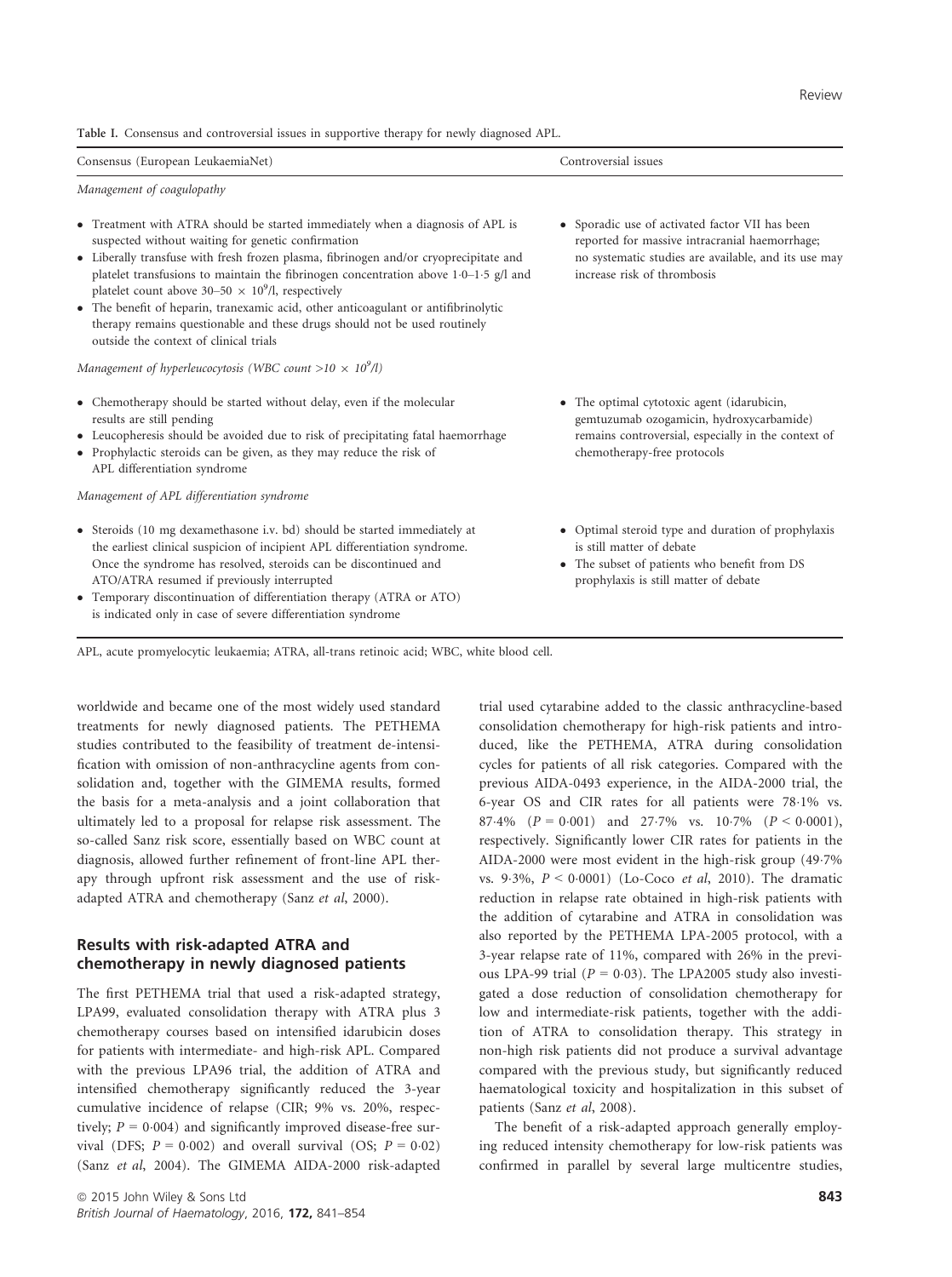including those conducted in several countries worldwide (Adès et al, 2006; Burnett et al, 2013; Asou et al, 2007; reviewed in Sanz & Lo-Coco, 2011). Overall, these studies concordantly indicated the feasibility and convenience of treatment de-escalation in APL.

### Open issues with ATRA and chemotherapy

Several aspects have been the subject of intensive investigation in the setting of ATRA and chemotherapy. The role of cytarabine in induction chemotherapy regimens for front-line therapy of APL has been explored in two prospective European randomized trials that compared ATRA plus anthracycline-based induction combined or not with cytarabine. Although no difference in CR rates was demonstrated in either study, the French-Swiss- Belgian cooperative group showed an increased risk of relapse when omitting cytarabine from induction and consolidation courses (Adès et al, 2006). On the other hand, the British Medical Research Council study (MRC AML15 trial) reported a slight increase in number of deaths in remission when cytarabine was administered, however this did not translate in significant differences in survival rates (Burnett et al, 2013). While the use of cytarabine for induction has been questioned, there is greater consensus on the benefit from using this agent during consolidation in the high-risk setting.

No studies have directly compared the type of anthracycline used for induction and consolidation, although a recent matched-pair analysis comparing idarubicin and daurorubicin showed no significant difference in antileukaemic effect (Sanz et al, 2015).

Another controversial issue relates to the role of central nervous system (CNS) prophylaxis. In fact, the subset of patients who would benefit from CNS prophylaxis is still debated with some investigators omitting it in all patient categories and others recommending it only for high-risk patients (Sanz et al, 2009). In addition, the Spanish PETHEMA reported an increased incidence of CNS relapse in patients experiencing CNS bleeding at presentation or during induction. Therefore, these latter cases could be considered for CNS prophylaxis, in all instances however to be carried out at the end of induction (Montesinos et al, 2009).

As for maintenance therapy, the survival benefit produced by the addition of maintenance after ATRA plus chemotherapy induction and consolidation has been explored in randomized studies with controversial results. A randomized study conducted in France reported a survival benefit in terms of OS for patients receiving maintenance therapy based either on low-dose chemotherapy, ATRA or concurrent ATRA and chemotherapy, particularly for those who received combined low-dose chemotherapy and intermittent ATRA (Fenaux et al, 1999). A large US North Intergroup randomized trial confirmed the survival benefit in both OS and DFS for patients receiving ATRA maintenance after obtaining CR with ATRA plus chemotherapy regimens (Tallman et al, 2002). A subsequent GIMEMA trial, randomizing ATRA alone versus ATRA plus low-dose chemotherapy versus only low-dose chemotherapy versus no maintenance therapy, was unable to demonstrate a significant benefit of maintenance therapy in patients treated with the AIDA0493 protocol (Avvisati et al, 2011). As an important difference compared with the aforementioned studies, it should be noted that in the Italian study only patients achieving molecular complete remission (mCR) were randomized for maintenance. By convention, mCR is defined as the achievement of polymerase chain reaction (PCR) negativity in bone marrow at the end of consolidation using a test with sensitivity of 1 in  $10^3/10^4$ (Sanz et al, 2009). In keeping with the GIMEMA results, another randomized multicentre trial conducted in Japan by the Japan Adult Leukaemia Study Group (JALSG) reported that intensified maintenance chemotherapy did not improve DFS in patients in mCR after three courses of intensive consolidation therapy (Asou et al, 2007).

Alternative approaches for maintenance therapy have been recently investigated. A JALSG trial explored the efficacy of the synthetic retinoid tamibarotene (previously referred to as Am80) as maintenance therapy in newly diagnosed patients, comparing this strategy with ATRA. No difference was detected between the two options in terms of survival, however a trend for improved efficacy was observed for tamibarotene in high-risk patients (Shinagawa et al, 2014).

In Table II, we summarize the main consensus and controversial issues in the context of APL treated with conventional ATRA plus chemotherapy regimens.

# ATO-based regimens as front-line therapy

Arsenic trioxide was first employed in APL in the early 1990s, and showed high anti-leukaemic efficacy as single agent in patients relapsing after ATRA plus chemotherapy front-line regimens. High CR rates were associated with mild toxicity, particularly in terms of myelosuppression and QTc prolongation (Ohnishi et al, 2000; Lengfelder et al, 2012). Given the encouraging results in relapsed disease, ATO was soon investigated as part of front-line regimens in APL, both as single agent or in combination with ATRA and/or chemotherapy.

Single-agent ATO front-line therapy has been tested in two prospective non-randomized trials in India and Iran. In both studies ATO was administered as the sole therapy for remission induction and consolidation/maintenance therapy. At 60 months of follow-up, the 5-year OS, event-free survival (EFS) and DFS in the Indian study were 742%, 69% and 80%, respectively (Mathews et al, 2010). Similar results were reported by Iranian investigators with 5-year DFS and OS rates of 667% and 644% in the longer follow-up (Ghavamzadeh et al, 2011).

In vitro and in vivo studies demonstrated a potent synergistic effect of ATRA and ATO. At the molecular level, ATRA and ATO were both shown to induce modulation and/or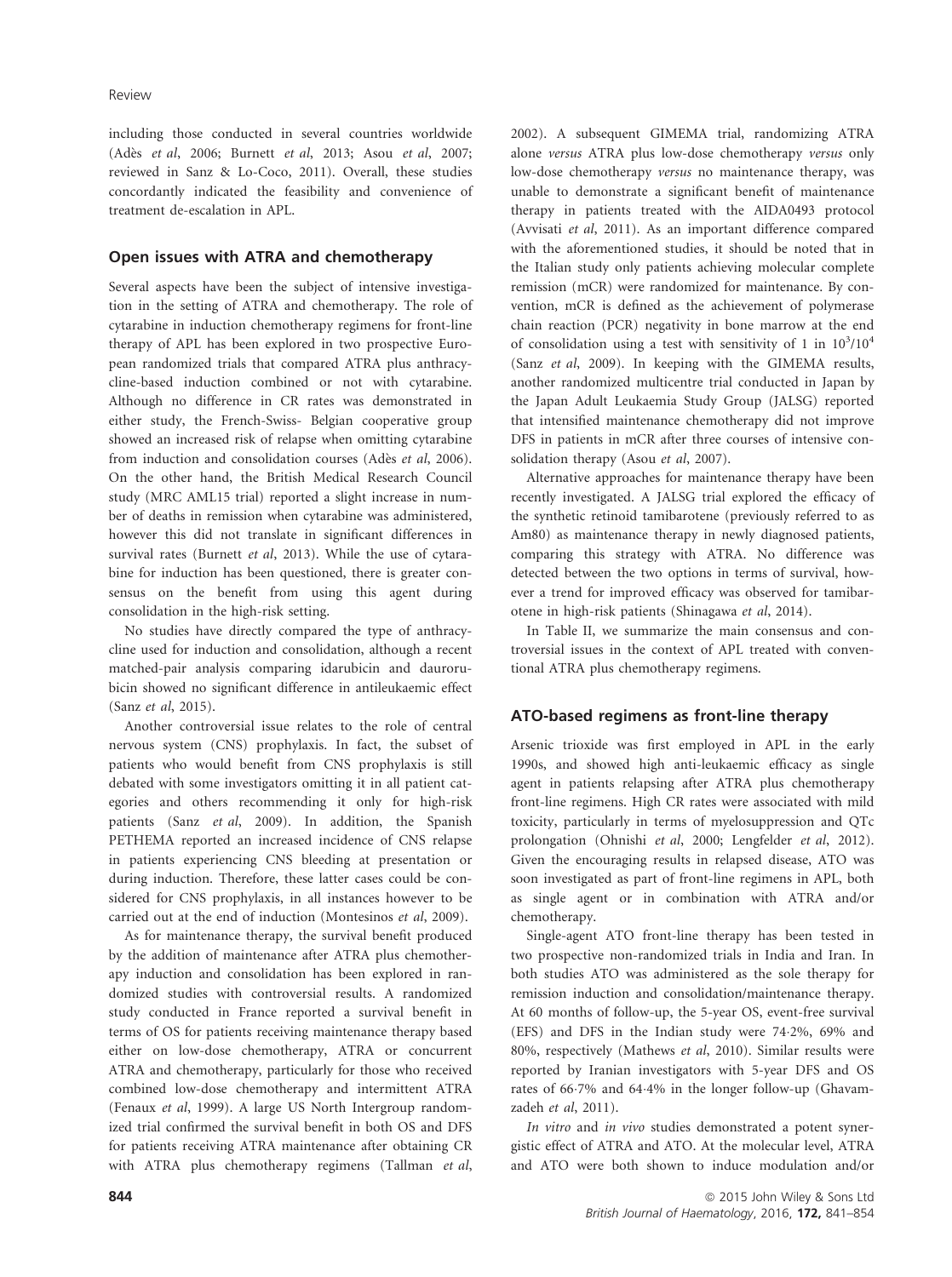Table II. Consensus and controversial issues in frontline treatment with ATRA and chemotherapy.

| f European<br>⊥eukaemiaN<br>∙mıa Net<br>Consensus<br>_ _ _ _ _ _ _ | 1SS11es<br>nn<br>514<br>. |
|--------------------------------------------------------------------|---------------------------|
|--------------------------------------------------------------------|---------------------------|

#### Induction therapy

- Induction therapy should consist of the administration of concomitant ATRA and anthracycline-based chemotherapy
- Standard induction therapy should not be modified based on the presence of leukaemia cell characteristics that have variably been considered to predict a poorer prognosis (e.g. secondary chromosomal abnormalities, FLT3 mutations, CD56 expression, and BCR3 PML-RARA isoform)
- Treatment with ATRA should be continued until achievement of CR, which occurs in virtually all patients following conventional ATRA + anthracycline induction schedules
- Clinicians should refrain from making therapeutic modifications on the basis of incomplete blast maturation (differentiation) detected up to 50 d or more after the start of treatment by morphology, cytogenetics or molecular assessment

#### Consolidation therapy

- Two or 3 courses of anthracycline-based chemotherapy are considered the standard approach for consolidation therapy
- The addition of ATRA to chemotherapy in consolidation provides clinical benefit
- Consolidation for high-risk patients younger than 60 years with WBC counts higher than  $10 \times 10^9$ /l should include at least one cycle of intermediate or high-dose cytarabine
- ATO in consolidation should at present be restricted to investigation within clinical trials or to patients considered unfit for conventional chemotherapy
- Molecular remission in the bone marrow should be assessed at completion of consolidation by RT-PCR assay with sensitivity of 1 in  $10^3$ - $10^4$
- Patients with confirmed molecular persistence should be considered for allogeneic SCT

#### Management after consolidation

- Maintenance therapy should be used for patients who have received an induction and consolidation treatment regimen wherein maintenance has shown a clinical benefit
- Because early treatment intervention in patients with evidence of MRD affords a better outcome than treatment in full-blown relapse, MRD monitoring of bone marrow should be offered for up to 3 years after completion of consolidation
- Bone marrow generally affords greater sensitivity for detection of MRD than blood and allows better MRD monitoring to guide therapy
- For patients testing PCR positive at any stage following completion of consolidation, it is recommended that a bone marrow is repeated for MRD assessment within 2 weeks and that samples are sent to a reference laboratory for independent confirmation

 Probably unnecessary the addition of cytarabine to anthracyclines and ATRA for induction

- The subset of patients who benefit from CNS prophylaxis is still matter of debate:
	- High-risk patients
	- Patients who had CNS bleeding at presentation or during induction

- The benefit of maintenance therapy for patients achieving mCR has been questioned
- The use of prolonged low-dose chemotherapy may contribute to development of secondary leukaemias
- Monitoring may not be cost-effective for those patients with low relapse risk

ATRA, all-trans retinoic acid; ATO, arsenic trioxide; CR, complete remission; mCR, molecular complete remission; WBC, white blood cell; RT-PCR, reverse transcription polymerase chain reaction; SCT, stem cell transplantation; MRD, minimal residual disease; CNS, central nervous system.

degradation of the PML/RARA oncoprotein through direct binding to distinct PML/RARA moieties (Wang & Chen, 2008; de Thé & Chen, 2010; de Thé et al, 2012). This potent synergistic effect was documented in clinical studies. In 2004, Chinese investigators from the Shanghai Institute of Haematology published the results of a prospective study that randomized patients to receive ATRA, ATO or the combination of the two agents for remission induction therapy, followed by chemotherapy-based consolidation (Shen et al, 2004). ATRA plus ATO produced a faster CR achievement, a more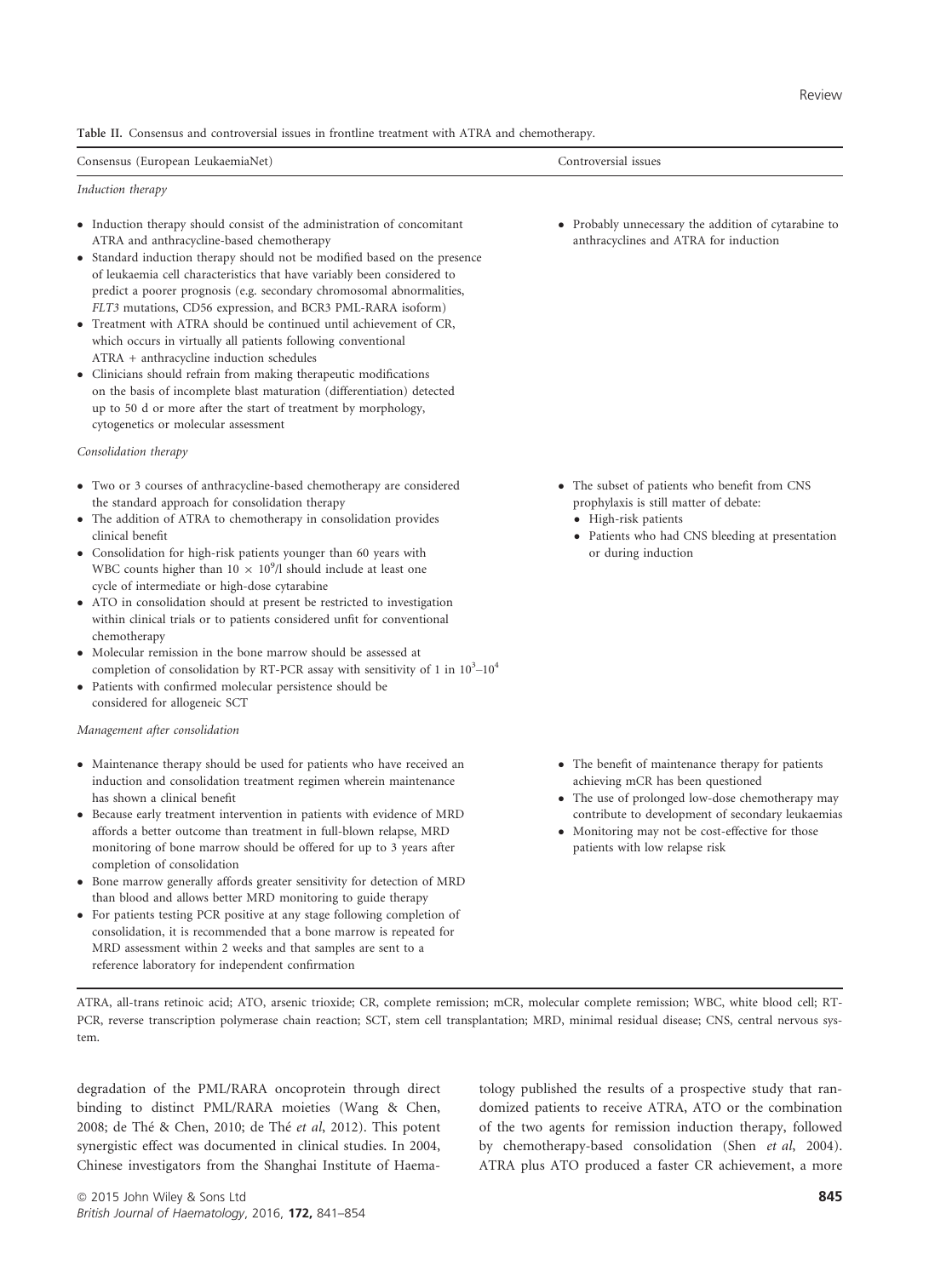profound reduction of PML/RARA transcripts, and a lower relapse rate when compared with ATRA or ATO as single agents (Shen et al, 2004).

Strategies combining ATO plus ATRA  $\pm$  chemotherapy were investigated by several groups worldwide. A chemotherapy-free approach with ATO plus ATRA was tested in a pilot study by investigators at the MD Anderson Cancer Center (MDACC) for low-intermediate risk APL, with the addition of a single dose of GO at 9 mg/m<sup>2</sup> on the first day of induction therapy for high-risk patients (Estey et al, 2006). In the final extended series of 82 patients, 65 were treated with ATO starting on day 10 of induction therapy and the rest with ATO started concomitantly with ATRA on the first day of therapy (Ravandi et al, 2009). After induction, all patients received 4 consolidation cycles with ATRA and ATO. Overall, the response rate after induction was 92%, with seven early deaths occurring within the first 24 d after inclusion in the study. With a median follow-up of 24 months, three patients relapsed and three died in CR, all from a second malignancy. The estimated 3-year survival rate was 85%.

A US Intergroup study investigated the benefit of ATO added to ATRA and chemotherapy consolidation (Powell et al, 2010). Patients were randomized to receive either a standard induction regimen consisting of ATRA, cytarabine and daunorubicin, followed by two courses of consolidation therapy with ATRA and daunorubicin, or to the same induction and consolidation regimen with two 25-d additional courses of ATO administered after induction. Three-year EFS was significantly better for patients receiving ATO consolidation compared with standard therapy (80% vs. 63%,  $P < 0.0001$ ), as was 3-year DFS. ATO as part of consolidation therapy was employed in another US prospective, nonrandomized study administering standard ATRA and daunorubicin for induction therapy followed by one consolidation cycle with combined ATO and cytarabine and daunorubicin (Gore et al, 2010). A total of 45 patients were enrolled in this study and, after a median follow-up of 27 years, estimated DFS and OS were 90% and 88%, respectively. Together, these studies further indicated the possibility of reducing the need for chemotherapy when ATO was included as part of front-line treatment.

In 2012, the Australasian Leukaemia and Lymphoma Group published the single arm phase II APML4 study combining ATO, ATRA and chemotherapy as front-line therapy for APL of all risk categories (Iland et al, 2015). Induction therapy consisted of the AIDA schedule with the addition of ATO at 015 mg/kg from day 9 to 36. Consolidation consisted of 2 additional cycles of ATRA and ATO without chemotherapy, followed by maintenance with low-dose chemotherapy. The 2-year rate for freedom from relapse was 975% and for OS, 932%. Compared with historical controls (APML3 protocol) based on standard ATRA plus chemotherapy approach, patients in the APML4 had a significantly improved freedom from relapse and failure-free survival. The results of the main ATO-based studies in front-line APL, with the exception of the two randomized ATRA + ATO versus ATRA-chemotherapy comparative trials, which are reported separately, are shown in Table III.

### ATRA + ATO versus ATRA + chemotherapy randomized studies

Two large multicentre studies compared the ATRA-ATO combination versus the standard ATRA-chemotherapy

Table III. Results with ATO ( $\pm$ ATRA  $\pm$  chemotherapy) in front-line treatment.

| Study                    | Patients $(n)$ | Therapy                          | CR, % | mCR, $%$  | Relapse, %     | OS, %                 | DFS, %                |
|--------------------------|----------------|----------------------------------|-------|-----------|----------------|-----------------------|-----------------------|
| Shen et al (2004)        | 61             | ATRA alone                       | 95    | <b>NR</b> | 26             | 91.7                  | 70                    |
|                          |                | ATO alone                        | 90    |           | 11             | $(5 \text{ years})$   | 88                    |
|                          |                | $ATRA + ATO$                     | 95.2  |           |                |                       | 100                   |
| Ravandi et al (2009)     | 82             | $ATO + ATRA (+GO)$               | 92    | 92        | $\overline{4}$ | 85                    | ND                    |
|                          |                |                                  |       |           |                | $(3 \text{ years})$   |                       |
| Mathews et al (2010)     | 72             | ATO alone                        | 86    | 69.7      | <b>NR</b>      | 74.2                  | 80                    |
|                          |                |                                  |       |           |                | $(5 \text{ years})$   | $(5 \text{ years})$   |
| Gore et al (2010)        | 45             | Standard CHT + ATO consolidation | 91    | 97        | 2.2            | 88                    | 90                    |
| Powell et al (2010)      | 481            | Standard CHT                     | 90    | NR        | NR             | 86                    | 70                    |
|                          |                | Standard CHT + 2 ATO cycles      | 90    | <b>NR</b> | <b>NR</b>      | 81                    | 90                    |
|                          |                |                                  |       |           |                | $(3 \text{ years})$   | $(3 \text{ years})$   |
| Ghavamzadeh et al (2011) | 94             | ATO alone                        | 86.3  | 92        | 25.3           | 64.4                  | $66 - 7$              |
|                          |                |                                  |       |           |                | $(5 \text{ years})$   | $(5 \text{ years})$   |
| Zhu et al (2013)         | 242            | Oral arsenic                     | 99.1  | 100       | 0.8            | 99.1                  | $98-1$                |
|                          |                | i.v. ATO                         | 97.4  | 100       | 0.8            | 96.6                  | 95.5                  |
|                          |                |                                  |       |           |                | $(3 \text{ years})$   | $(2 \text{ years})$   |
| Iland $et$ al $(2015)$   | 124            | $ATO + CHT + ATRA$               | 95    | 100       | 1.7            | 94                    | 95                    |
|                          |                |                                  |       |           |                | $(4.2 \text{ years})$ | $(4.2 \text{ years})$ |

CR, complete remission; mCR, molecular complete remission; OS, overall survival; DFS, disease-free survival; ATRA, all-trans retinoic acid; ATO, arsenic trioxide; GO, gemtuzumab ozogamicin; CHT, chemotherapy; NR, not reported; ND, not done.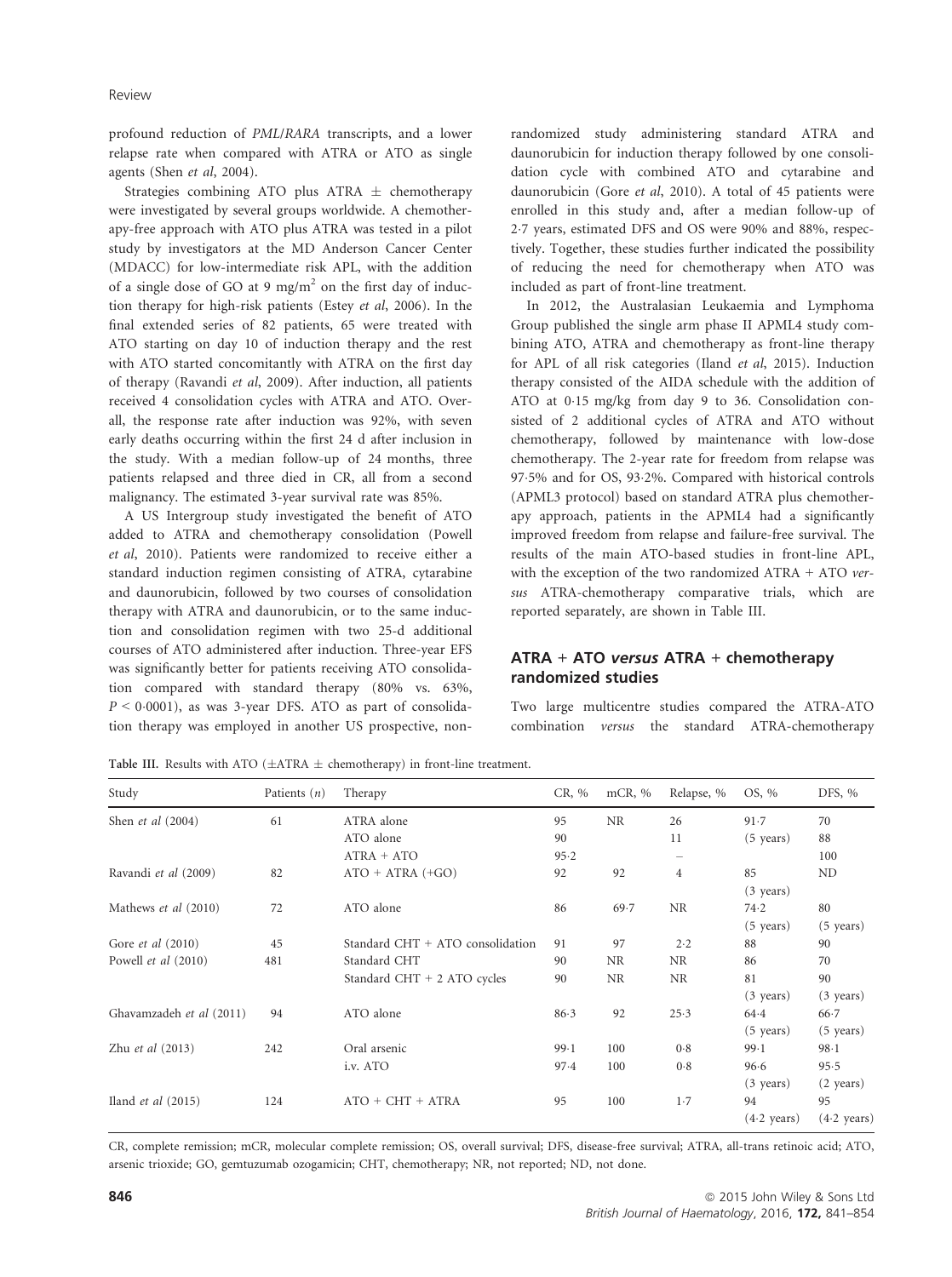approach in newly diagnosed patients. The APL0406 trial conducted in Italy and Germany by the GIMEMA, AML Study Group (AMLSG) and Study Alliance Leukaemia (SAL) cooperative groups, randomized patients with low/intermediate risk APL to receive ATRA plus ATO or the standard ATRA and chemotherapy (AIDA) (Lo-Coco et al, 2013). The experimental arm was derived from the MDACC study, with ATO and ATRA given concomitantly as remission induction therapy starting from day 1, followed by 4 consolidation cycles with intermittent ATO (4 weeks on/4 weeks off) and ATRA (2 weeks on/2 weeks off) and with no maintenance therapy. The study results, reported in 2013, showed that ATO-ATRA was superior in terms of both EFS and OS compared with AIDA (2-year EFS: 97% vs. 86%,  $P = 0.02$ ; 2-year OS: 99% vs. 91%;  $P = 0.02$ ). As expected, the chemotherapyfree approach was associated with considerably less haematological toxicity. Patients receiving ATRA-ATO experienced frequent liver enzyme increase and QT prolongation, which were successfully managed with temporary discontinuation and/or dose adjustment. A recent update of the study on an extended final series of 276 patients showed increasingly better results for patients in the ATRA-ATO arm (2-year EFS 98% vs. 84.9%,  $P = 0.0002$ , 2-year OS 99.1% vs. 94.4%,  $P = 0.01$ ). The analysis on the extended series also showed a significantly lower CIR in the ATRA plus ATO group compared with the AIDA cohort (1.1% and 9.4%, respectively;  $P = 0.005$ ) suggesting greater efficacy of this approach (Platzbecker et al, 2014).

The UK National Cancer Research Institute (NCRI) group recently reported the randomized trial AML17, which compared a chemotherapy-free ATO plus ATRA combination with the standard AIDA regimen (Burnett et al, 2015). The study included 57 high-risk out of a total of 235 enrolled patients. As in the MDACC study (Ravandi et al, 2009), there was a provision for high-risk patients to receive a single infusion of GO (at 6 mg/m<sup>2</sup>) during the first 4 d of induction therapy. At variance from the GIMEMA-AMLSG-SAL study, the NCRI adopted a different ATO schedule (03 mg/kg on days 1–5 of each course and then at 025 mg/kg twice weekly in weeks 2–8 of course 1 and weeks 2–4 of courses 2–5); moreover, unlike the Italian-German trial, the control arm in the NCRI study contained no maintenance. CR after induction therapy was achieved in 89% and 94% patients in the ATRA-chemotherapy and ATRA-ATO arms respectively, with a 30-d mortality of 6% and 4%, respectively. The 4-year molecular recurrence-free survival was 70% in patients receiving ATRA and idarubicin and 98% in those treated with ATO and ATRA ( $P \le 0.0001$ ). Similarly, 4-year cumulative incidence of molecular relapse was higher in the ATRA and idarubicin arm compared with  $ATO + ATRA$  arm (18% vs. 1%;  $P = 0.0007$ ). The 4-year OS in the NCRI study was comparable between the ATO and chemotherapy group (93% vs. 89%;  $P = 0.25$ ). The study reported similar types of toxicities as in the GIMEMA APL0406 study for patients in the ATO group in terms of DS and cardiac side effects, with a lower incidence of grade 3–4 hepatic toxicity. Interestingly, compared to their previous AML15 trial, which included maintenance, the rate of therapy-related myeloid neoplasms (t-MN) in the AML17 dropped from 9/285 to 1/119 considering patients receiving chemotherapy. To the best of our knowledge, no cases of t-MN have been reported so far in major ATO-based studies (Mathews et al, 2010; Powell et al, 2010; Lo-Coco et al, 2013; Burnett et al, 2015; Iland et al, 2015).

Taken together, the results of the two studies provide strong evidence in favour of the chemotherapy-free ATRA-ATO and point to this strategy as a new standard of care for low-intermediate risk patients. The main findings of the two randomized trials are summarized in Table IV.

### Open issues in front-line regimens including ATO

The results obtained with ATO-ATRA in low-intermediate risk patients by the APL0406 (Lo-Coco et al, 2013) led the NCCN (NCCN, 2015) and a Canadian expert panel (Seftel et al, 2014) to indicate the chemo-free regimen as a new standard in this setting. This recommendation for low-intermediate risk patients is now reinforced with results along the same lines provided by the independent randomized study of the NCRI (Burnett et al, 2015). Open issues remaining in this area include the type of ATO schedule to be administered and the possibility of eventually switching to oral

Table IV. Randomized, prospective studies comparing ATRA + CHT versus ATRA + ATO.

| Study                               | Patients $(n)$ | Median age<br>[years] (range) | Treatment                              | CR(%)     | EFS $(%$   | OS(%)        | CIR $(\% )$  | DFS $(\% )$ | Median follow-up            |
|-------------------------------------|----------------|-------------------------------|----------------------------------------|-----------|------------|--------------|--------------|-------------|-----------------------------|
| Lo-Coco et al $(2013)$<br>(APL0406) | 276            | 46 $(18.7 - 70.2)$            | $ATRA + ATO$<br>versus<br>$ATRA + CHT$ | 100<br>97 | 98<br>84.9 | 99.1<br>94.4 | $1-1$<br>9.4 | 98<br>87.9  | 36 months<br>$(1 - 75)$     |
| Burnett et al (2015)<br>(AML17)     | 235            | $47(16-77)$                   | $ATRA + ATO$<br>versus<br>$ATRA + CHT$ | 94<br>89  | 91<br>70   | 93<br>89     | 18           | <b>NR</b>   | $30.5$ months<br>$(3-41.2)$ |

CR, complete remission; EFS, event-free survival; OS, overall survival; CIR, cumulative incidence of relapse; DFS, disease-free survival; APL0406, acute promyelocytic leukaemia 0406 trial; AML17, acute myeloid leukaemia 17 trial; ATRA, all-trans retinoic acid; ATO, arsenic trioxide; GO, gemtuzumab ozogamicin; CHT, chemotherapy; NR, not reported.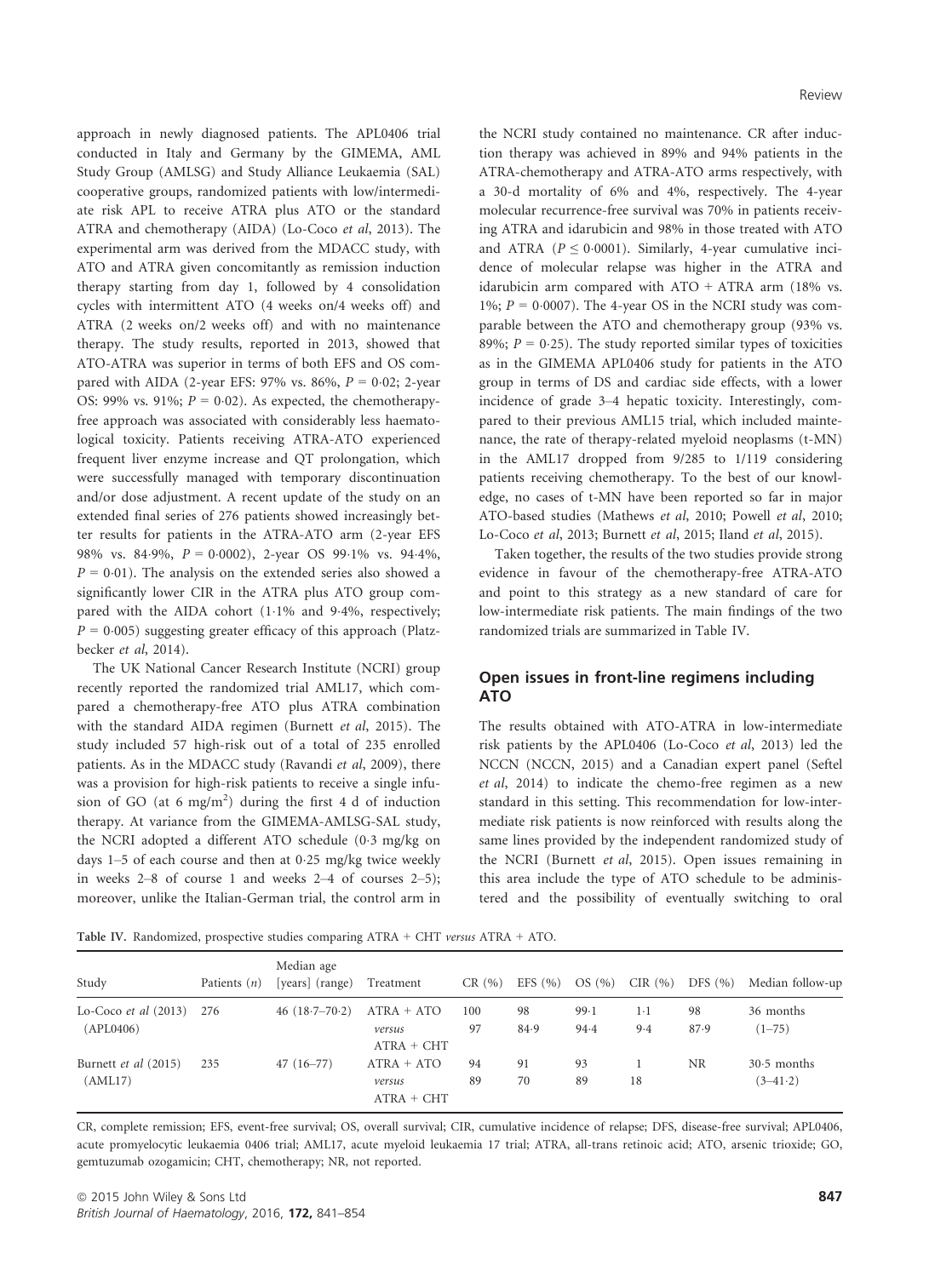arsenic, assuming that this formulation might be available in the near future. While preliminary evidence obtained from China suggests that oral arsenic plus ATRA is equally effective and safe in low-intermediate APL as i.v ATO plus ATRA (Zhu & Huang, 2014), the results of an on-going randomized comparison are awaited.

As for high-risk disease, preliminary evidence from trials combining ATRA-ATO with chemotherapy (idarubicin in the Australasian APML4 or GO in the AML17) indicate high efficacy of ATO in this subset of patients and suggest that the triple association (so-called 'triple A' for ATRA-ATO-Anthracycline) may be curative in high-risk patients as well, minimizing the necessary amount of chemotherapy (Burnett et al, 2015; Iland et al, 2015). However, the type and dose of initial chemotherapy needed during induction in association with ATRA-ATO are unclear. In addition, while GO was repeatedly shown to be highly effective in this setting (Ravandi et al, 2012), this agent has been withdrawn from the market and is not presently available for clinical use in Europe and the US. Given the uncertainties and scarce data from randomized studies available in high-risk APL, a multicentre study is presently being launched as a European Intergroup collaboration to compare ATRA-ATO plus 2 doses of idarubicin (given only for induction) versus the standard AIDA (including cytarabine in consolidation).

Another area still open to debate and investigation is the management of complications of ATO therapy. Among these, QTc prolongation is one of the most common and has recently been the subject of a single-centre US study, which aimed at identifying the optimal correction formula to be employed in QTc calculation (Roboz et al, 2014). The study reported that currently used ATO schedules are devoid of clinically significant cardiac arrhythmias and that overestimation of the QT prolongation may result from inappropriate correction formulas (such as Bazett). As a consequence, a recommendation was made in this study to use appropriate correction of the QT and to increase the threshold for ATO temporary withdrawal in clinical practice at 500 ms instead of the current 460–470 ms (Roboz et al, 2014).

Hyperleucocytosis developing after the beginning of therapy is another side effect frequently seen in patients with non-high risk APL receiving the chemo-free ATRA-ATO regimen. It is very important that isolated hyperleucocytosis is distinguished from DS as the latter requires a distinct therapeutic approach (see above). In the Italian-German APL0406 trial, hydroxycarbamide (also termed hydroxyurea) alone was sufficient to control increased WBC count during induction in all patients experiencing this complication, while GO (one dose at 6 mg/m<sup>2</sup>) was used for the few low-intermediate patients developing hyperleucocytosis in the UK NCRI trial.

Neurological toxicity mainly consisting of peripheral neuropathy has been reported in studies employing ATO. Usually, this mild side effect was managed with temporary discontinuation. Scarce data are available on neurotoxic effects of ATO in the long-term.

One important unsolved issue related to ATO-based regimens is whether CNS prophylaxis is needed or not in this therapeutic context. In fact, specific pharmacodynamic studies indicated that approximately one-third of ATO crosses the blood-brain barrier (Kiguchi et al, 2010), which could suggest that a sufficient amount of drug is available on site to prevent disease recurrence. Long-term outcome results with ATO are awaited to better clarify this issue.

Finally, accessibility to ATO for front-line therapy is a major problem because the drug is currently only approved for treatment of disease relapse in the US and Europe. Furthermore, the commercially available drug is extremely expensive and this further limits patient access to the new treatment. Given the available evidence on its benefit, it is desirable that labelling extension of ATO could be soon approved in order to facilitate patient access to the drug.

# The unsolved problem of early death

The impressive improvement in APL outcomes and the current long-term cure rates exceeding 90%, reported in modern clinical trials, have been recently challenged by registry-based studies exploring APL outcomes in the real world. Four population-based studies from Sweden, Canada and US have highlighted the issue of early mortality in APL, whose rate is reduced to very low patient fractions (approximately 5%) in clinical trials after the introduction of ATRA- and chemotherapy- based protocols. The Swedish investigators first reported the possible discordance between clinical trials and data from the real world on early mortality rates (Lehmann et al, 2011). Of 105 APL patients diagnosed between 1997 and 2006, 30 (29%) died within 30 d of diagnosis, mostly due to fatal haemorrhagic events. Data from the US Surveillance, Epidemiology, and End Results registry on a larger series of 1400 APL patients diagnosed between 1992 and 2007 confirmed high early death rates of 173%, with no significant change over time (Park et al, 2011). In line with the above reports, a Canadian registry study reported an overall early mortality rate of 21% in a population of 399 APL patients diagnosed between 1993 and 2007 (Paulson et al, 2014). All studies consistently reported older age, high WBC counts and poor performance status as predictive factors for early mortality. A high percentage of early deaths was recorded in patients who were not started on ATRA (35% in the Swedish study) and early mortality rate was lower when patients were treated in specialized leukaemia Institutions (Paulson et al, 2014). A recent single centre study from Stanford University reported an early mortality rate reaching 30% for APL patients diagnosed and treated from 1997, with no delay observed in diagnosis or ATRA administration (McClellan et al, 2012). In another single-centre study from Italy, patients with life-threatening haemorrhages before starting therapy had delayed diagnosis due to initial hospitalization in non-specialized, primary care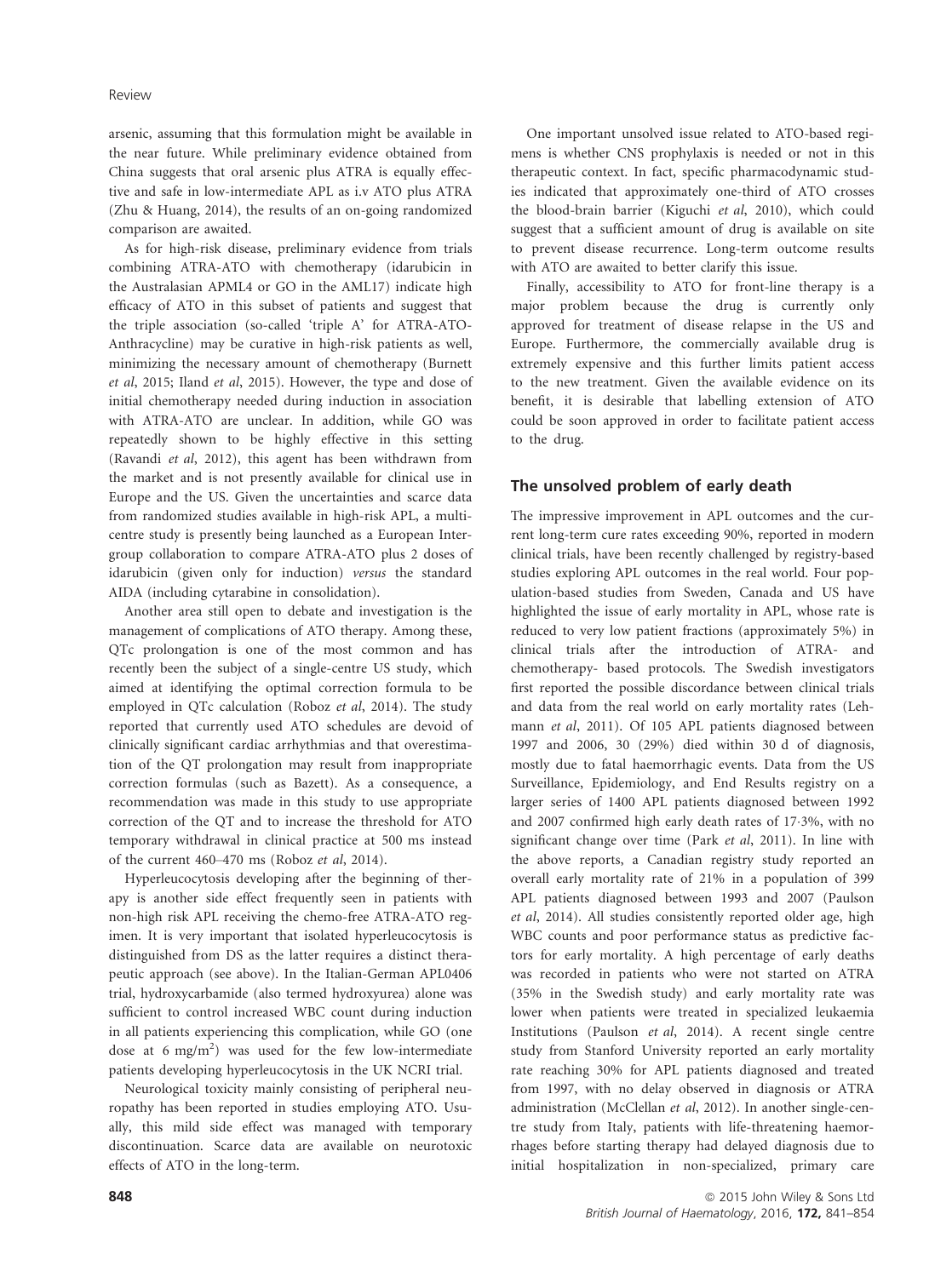institutions with no experience in treatment of leukaemia (Breccia et al, 2010).

These data indicate that early mortality still represents a challenge in APL therapy and that it is currently an underestimated phenomenon in clinical trials due to exclusion from studies for old age or poor performance. In addition, the above studies indicate the need for greater educational effort at primary care and emergency centres in order to improve early diagnosis and patient referral to specialized centres.

## Current therapy for relapsed patients and role of SCT

Current literature on the treatment of relapsed APL is only available for patients relapsing after ATRA and chemotherapy. Given the more recent use of ATO and the improved outcome obtained with this agent, very few studies have reported results of small series of patients in the setting of relapse after ATO-based treatment. It is likely that the current scenario of APL relapse will change in the near future, and the clinical and biological features of post-ATO relapses, together with their optimal management, will be the subject of present and future investigation.

About 20% of patients have been reported to relapse after modern, risk-adapted ATRA and chemotherapy regimens (Lengfelder et al, 2005). Three studies showed the clinical benefit of early identification of disease recurrence and preemptive therapy at the time of molecular relapse (Grimwade, 1999; Lo-Coco et al, 1999; Esteve et al, 2007). This is conventionally defined as two consecutive reverse transcription-PCR (or real-time quantitative-PCR) positive tests in marrow samples collected 2–4 weeks apart after front-line induction and consolidation. The quantitative RQ-PCR assay offers the possibility of measuring the kinetics and trend of PML/RARA transcripts. In historical comparisons, early therapeutic intervention increased the probability of overall survival as compared with patients who received salvage treatment at the time of haematological relapse (Grimwade, 1999; Lo-Coco et al, 1999; Esteve et al, 2007). Treatment of molecular relapse was associated with some benefits, such as a bettertolerated treatment, without need of hospitalization and without recorded early death and DS. Given the improvements in front-line therapy discussed above and the very low risk of relapse with novel regimens, the value of extensive molecular monitoring beyond achievement of molecular remission may be questioned, at least in low-risk disease.

In 2009, an expert panel on behalf of the European LeukaemiaNet published recommendations for management of relapsed APL based on evidence reported in the literature. Two cycles of ATO  $\pm$  ATRA were considered the best option for patients relapsing after ATRA and chemotherapy. In patients achieving a second mCR, the suggested options were intensification with autologous SCT or, alternatively, prolonged ATRA-ATO. In the absence of a randomized comparison, the choice between these two options should rely on individual assessment, taking into consideration patient age and performance status and the duration of first CR. Allogeneic SCT was recommended for patients who fail to achieve a second mCR after two ATO cycles or in those who relapse after a short-lived (<1 year) first CR (Sanz et al, 2009). NCCN 2015 guidelines recommend the use of an ATO-containing regimen in relapsed APL patients not previously exposed to ATO either in late relapse (>6 months) or in early relapse (<6 months) after an ATO/anthracycline containing regimen. For patients previously exposed to ATO-ATRA (without anthracycline), standard ATRAchemotherapy regimens are recommended with the addition of ATO, 015 mg/kg/d. Patients who remain PCR positive after two cycles of treatment who cannot receive an allogeneic SCT should be proposed for investigational trials (Seftel et al, 2014; NCCN guidelines, version 1.2015).

The first experiences with ATO as salvage treatment in APL were reported in China (Shen et al, 1997) and North America. The US Intergroup study, whose results led to approval of ATO as salvage therapy by the US Food and Drug Administration and European Medicines Agency, showed a CR rate of 85% in 40 patients treated with ATO as single agent, with an estimated 18-month survival of 66% (Soignet et al, 2001). In a literature review, Lengfelder et al (2012) reported more than 300 patients treated at relapse with ATO between 1997 and 2011, usually with 1–2 monthly re-induction schedules of 015 mg/kg/d given i.v. and variable post-induction therapies, with 60 patients receiving autologous or allogeneic SCT. The study reported a CR rate of 86%, a mCR rate of 52% after the first cycle which increased to up to 80% after the second cycle, with 7% early death mortality and resistance rates, and estimated 2-year OS ranging from 50% to 81% (Lengfelder et al, 2012). A metaanalysis showed that the ATRA plus ATO combination increased the CR rate post-consolidation (70% vs. 39% with ATO alone) and the 2-year DFS (85% vs. 64%), without increasing early death rate (Wang et al, 2011). Two more recent studies again reported the efficacy of ATO in first relapse: Lou et al (2014) reported 64 patients treated with ATO in first relapse (12 molecular and 52 overt haematological relapse). At a median follow-up of 27 months, 3-year relapse-free survival (RFS) and OS were 815% and 100% in the molecular relapse group, compared with 57% and 72% in the haematological relapse group, respectively. Autologous or allogeneic SCT was recommended for patients under 60 years.

A registry study of the European LeukaemiaNet recently reported on 155 patients treated with ATO in first relapse: 104 received the drug for haematological relapse, 40 for molecular relapse and 11 for extramedullary relapse. A higher rate of APL DS (27% vs. 0%) and infections (43% vs. 10%) was recorded in patients treated in haematological relapse as compared with molecular relapse. These data show the significant advantage of stringent molecular follow-up in order to anticipate treatment at the time of molecular relapse, both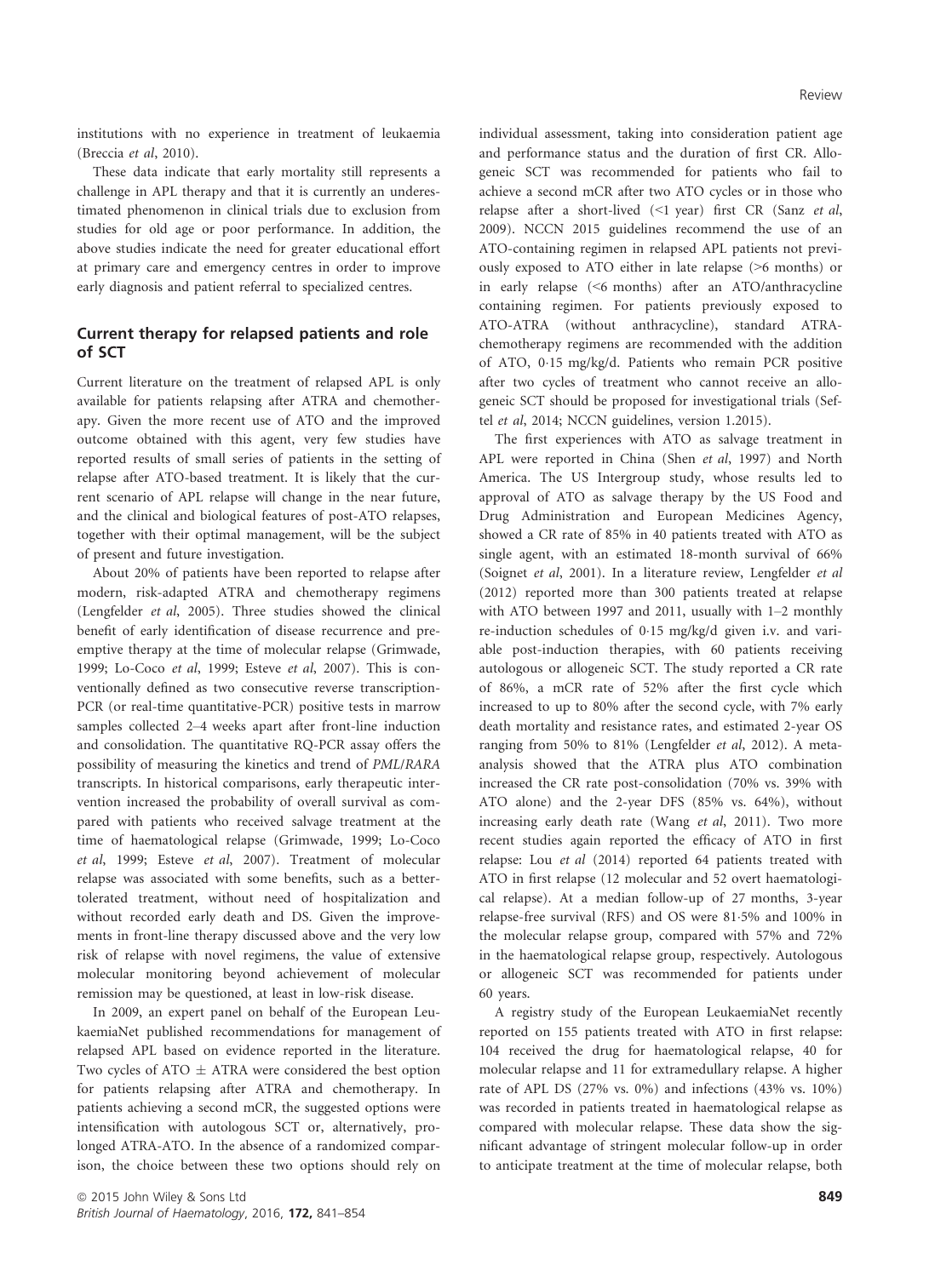for chemo-free as for chemotherapy-based regimens. No consensus has been reached on the duration of molecular follow-up in the setting of APL relapse.

The choice of post-consolidation approaches including autologous allogeneic SCT or other treatments remains debated due to the lack of randomized studies (Lengfelder et al, 2015). The French group retrospectively reviewed and compared autologous versus allogeneic transplants in the relapse setting: 7-year RFS and OS were 794% and 598% for autologous and 923% and 518% for allogeneic transplanted patients, but with increased mortality rate in the allogeneic setting (de Botton et al, 2005). An EBMT survey in a group of 195 patients reported similar results with 51% 5-year EFS and 16% treatment-related mortality (Sanz et al, 2007).

A multicentre Italian retrospective experience reported 31 patients receiving allo-SCT for CR2 or CR3 with 5-year OS of 45% and TRM of 19%: probability of survival depended on CR number and PCR status at time of SCT (Ramadan et al, 2012). In another study, 37 relapsed patients treated with ATO-ATRA were randomized to continue with the same regimen or autologous consolidation after achievement of a second remission: OS and EFS were higher in patients who received autologous SCT (Thirugnanam et al, 2009). In a single-centre study, 13 patients were autografted in second mCR after chemotherapy and ATRA for reinduction: after a median follow-up of 25 months, 10 patients were alive in mCR (Ferrara et al, 2010). A phase 2 prospective study from Japan assessed autologous SCT with PCR-negative harvest after ATO was used for re-induction and consolidation in 23 out of 35 patients who were fit for the procedure: in the whole cohort, they reported and OS of 65% and EFS 77% with a survival curve that reached a stable plateau after 2 years (Yanada et al, 2013).

In summary, autologous SCT appears to be a suitable option for younger patients in second mCR capable of receiving high dose chemotherapy as conditioning regimen. However, this option may be questioned for patients relapsing after very prolonged first  $CR$  ( $>2$  years) in which continued ATRA and ATO (for up to 5–6 cycles) without SCT might be curative (Breccia et al, 2011). Allogeneic SCT should be restricted to patients not achieving mCR after two cycles of re-induction therapy.

Central nervous system prophylaxis is usually recommended at relapse using the same precautions in case of haematological relapse, i.e. avoiding lumbar puncture in cases with overt relapse and postponing the procedure before consolidation.

### Current new therapeutic strategies

Oral arsenic formulations have been reported to be effective in relapsed and newly diagnosed APL (Au et al, 2003; Zhu et al, 2013). Oral tetra-arsenic tetra sulphide (indigo realgar) has been recently tested as frontline treatment and compared with the conventional i.v ATO in a non-inferiority study. A total of 242 patients were randomly assigned to oral or i.v. arsenic plus ATRA for induction and three consolidation courses, and then stratified for oral or i.v. ATO plus ATRA maintenance according to the induction arm. After a median follow-up of 39 months, no significant differences were observed in CR rates or 3-year OS (991% vs. 966%) (Zhu et al, 2013). Oral arsenic also showed a safety profile comparable to i.v. ATO in the same study, with no differences in the rate of non-haematological side effects, and similar incidence of grade 3–4 liver adverse events (Zhu et al, 2013). A pilot study was conducted by the same group in 20 nonhigh risk patients treated with oral ATO and ATRA, without chemotherapy (Zhu & Huang, 2014). Post-remission therapy included oral ATO on a 4 weeks on/4 weeks off schedule and ATRA for 7 months. All patients achieved morphological CR after the first month of therapy and mCR of 100% at 6 months. At a median follow-up of 14 months, no relapses had occurred and half of patients were treated on an outpatient basis (Zhu & Huang, 2014).

The synthetic retinoic AM80 or tamibarotene has been initially tested in relapsed/refractory APL. This agent showed greater retinoic acid receptor binding capacity in vitro, low binding affinity to cellular retinoic acid binding protein 1 and increased differentiation induction potential (Ohnishi, 2007). In a small study including 24 evaluable patients, 14 (58%) achieved CR and the major side effects were hypercholesterolemia and hypertriglyceridemia (Tobita et al, 1997). Recently, a randomized Japanese study tested the same agent as maintenance therapy in comparison to ATRA. No significant differences were reported in the long-term follow-up analysis, however increased efficacy for tamibarotene was observed in high-risk patients (Shinagawa et al, 2014). Tamibarotene was also tested at 6 mg/m<sup>2</sup> for induction and consolidation in a phase II trial in APL patients refractory or relapsed after treatment with ATO and ATRA. Overall response rate was 64% with 21% mCR. Relapses were frequent after a median of 46 months (Sanford et al, 2015). These data suggest activity efficacy of tamibarotene in advanced disease; its use in association with ATO will probably be explored in the near future.

#### Acknowledgements

Supported by the Associazione Italiana contro le Leucemie (AIL) and Associazione Italiana per la Ricerca sul Cancro (AIRC) IG 15467 to FLC. We are grateful to M.A. Sanz and M.T. Voso for reading the manuscript and to G. Lo-Coco for English revision.

### Author contributions

LC and MB reviewed the literature and wrote a first draft of the paper. FLC identified and designed the review sections and tables and wrote the paper.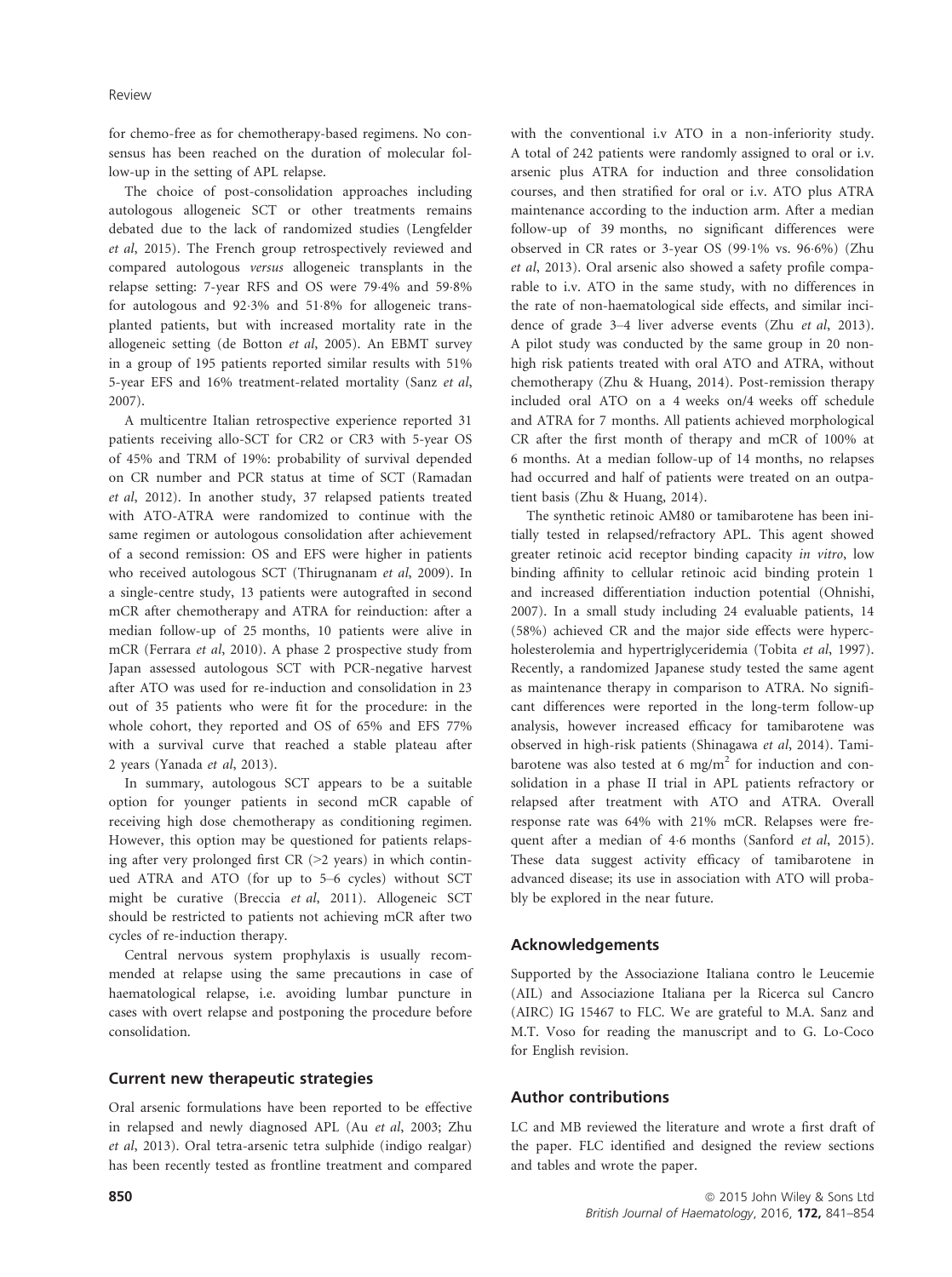### References

- Ades, L., Chevret, S., Raffoux, E., de Botton, S., Guerci, A., Pigneux, A., Stoppa, A.M., Lamy, T., Rigal-Huguet, F., Vekhoff, A., Meyer-Monard, S., Maloisel, F., Deconinck, E., Ferrant, A., Thomas, X., Fegueux, N., Chomienne, C., Dombret, H., Degos, L. & Fenaux, P.; European Acute Promyelocytic Leukemia Group. (2006) Is cytarabine useful in the treatment of acute promyelocytic leukemia? Results of a randomized trial from the European Acute Promyelocytic Leukemia Group. Journal of Clinical Oncology, 24, 5703–5710.
- Ades, L., Sanz, M.A., Chevret, S., Montesinos, P., Chevallier, P., Raffoux, E., Vellenga, E., Guerci, A., Pigneux, A., Huguet, F., Rayon, C., Stoppa, A.M., de la Serna, J., Cahn, J.Y., Meyer-Monard, S., Pabst, T., Thomas, X., de Botton, S., Parody, R., Bergua, J., Lamy, T., Vekhoff, A., Negri, S., Ifrah, N., Dombret, H., Ferrant, A., Bron, D., Degos, L. & Fenaux, P. (2008) Treatment of newly diagnosed acute promyelocytic leukemia (APL): a comparison of French-Belgian-Swiss and PETHEMA results. Blood, 111, 1078–1084.
- Asou, N., Kishimoto, Y., Kiyoi, H., Okada, M., Kawai, Y., Tsuzuki, M., Horikawa, K., Matsuda, M., Shinagawa, K., Kobayashi, T., Ohtake, S., Nishimura, M., Takahashi, M., Yagasaki, F., Takeshita, A., Kimura, Y., Iwanaga, M., Naoe, T. & Ohno, R.; Japan Adult Leukemia Study Group. (2007) A randomized study with or without intensified maintenance chemotherapy in patients with acute promyelocytic leukemia who have become negative for PML/RARA transcript after consolidation therapy; the Japan Adult Leukemia Study Group (JALSG) APL97. Blood, 110, 59–66.
- Au, W.Y., Kumana, C.R., Kou, M., Mak, R., Chan, G.C., Lam, C.W. & Kwong, Y.L. (2003) Oral arsenic trioxide in the treatment of relapsed acute promyelocytic leukemia. Blood, 102, 407– 408.
- Avvisati, G., Mandelli, F., Petti, M.C., Vegna, M.L., Spadea, A., Liso, V., Specchia, G., Bernasconi, C., Alessandrino, E.P., Piatti, C. & Carella, A.M. (1990) Idarubicin (4-demethoxydaunorubicin) as single agent for remission induction of previously untreated acute promyelocytic leukemia: a pilot study of the Italian cooperative group GIMEMA. European Journal of Haematology, 44, 257–260.
- Avvisati, G., Lo-Coco, F., Diverio, D., Falda, M., Ferrara, F., Lazzarino, M., Russo, D., Petti, M.C. & Mandelli, F. (1996) AIDA (all-trans retinoic acid + idarubicin) in newly diagnosed acute promyelocytic leukemia: a Gruppo Italiano Malattie Ematologiche dell'Adulto (GIMEMA) pilot study. Blood, 88, 1390–1398.
- Avvisati, G., Lo-Coco, F., Paoloni, F.P., Petti, M.C., Diverio, D., Vignetti, M., Latagliata, R., Specchia, G., Baccarani, M., Di Bona, E., Fioritoni, G., Marmont, F., Rambaldi, A., Di Raimondo, F., Kropp, M.G., Pizzolo, G., Pogliani, E.M., Rossi, G., Cantore, N., Nobile, F., Gabbas,

A., Ferrara, F., Fazi, P., Amadori, S. & Mandelli, F.; GIMEMA, AIEOP, and EORTC Cooperative Groups. (2011) AIDA 0493 protocol for newly diagnosed acute promyelocytic leukemia: very long-term results and role of maintenance. Blood, 117, 4716–4725.

- Bernard, J., Weil, M., Boiron, M., Jacquillat, C., Flandrin, G. & Gemon, M.F. (1973) Acute promyelocytic leukemia: results of treatment by daunorubicin. Blood, 41, 489–496.
- de Botton, S., Fawaz, A., Chevret, S., Dombret, H., Thomas, X., Sanz, M., Guerci, A., San Miguel, J., de la Serna, J., Stoppa, A.M., Reman, O., Stamatoulas, A., Fey, M., Cahn, J.Y., Sotto, J.J., Bourhis, J.H., Parry, A., Chomienne, C., Degos, L. & Fenaux, P. (2005) Autologous and allogeneic stem-cell transplantation as salvage treatment of acute promyelocytic leukemia initially treated with all-trans-retinoic acid: a retrospective analysis of the European acute promyelocytic leukemia group. Journal of Clinical Oncology, 23, 120–126.
- Breccia, M. & Lo-Coco, F. (2014) Thrombohemorrhagic deaths in acute promyelocytic leukemia. Thrombosis Research, 133, 112–116.
- Breccia, M., Latagliata, R., Cannella, L., Minotti, C., Meloni, G. & Lo-Coco, F. (2010) Early hemorrhagic death before starting therapy in acute promyelocytic leukemia: association with high WBC count, late diagnosis and delayed treatment initiation. Haematologica, 95, 853–854.
- Breccia, M., Cicconi, L., Minotti, C., Latagliata, R., Giannı, L. & Lo-Coco, F. (2011) Efficacy of prolonged therapy with combined arsenic trioxide and ATRA for relapse of acute promyelocytic leukemia. Haematologica, 96, 1390–1391.
- Burnett, A.K., Hills, R.K., Grimwade, D., Jovanovic, J.V., Craig, J., McMullin, M.F., Kell, J., Wheatley, K., Yin, J.A., Hunter, A., Milligan, D. & Russell, N.H.; United Kingdom National Cancer Research Institute Acute Myeloid Leukaemia Subgroup. (2013) Inclusion of chemotherapy in addition to anthracycline in the treatment of acute promyelocytic leukaemia does not improve outcomes: results of the MRC AML15 trial. Leukemia, 27, 843–851.
- Burnett, A., Russell, N.H., Hills, R.K., Bowen, D., Kell, J., Knapper, S., Morgan, Y.G., Lok, J., Grech, A., Jones, G., Khwaja, A., Friis, L., McMullin, M.F., Hunter, A., Clark, R.E. & Grimwade, D. (2015) Arsenic trioxide and alltrans retinoic acid treatment for acute promyelocytic leukemia in all risk groups (AML17): results of a randomised, controlled, phase 3 trial. The Lancet Oncology, 16, 1295–1305.
- Choudhry, A. & DeLoughery, T.G. (2012) Bleeding and thrombosis in acute promyelocytic leukemia. American Journal of Hematology, 87, 596– 603.
- Esteve, J., Escoda, L., Martin, G., Rubio, V., Diaz-Mediavilla, J., Gonzalez, M., Rivas, C., Alvarez, C., Gonzalez San Miguel, J.D., Brunet, S., Tomas, J.F., Tormo, M., Sayas, M.J., Sanchez Godoy, P., Colomer, D., Bolufer, P. & Sanz, M.A. (2007) Outcome of patients with acute

promyelocytic leukemia failing to front-line treatment with all-trans retinoic acid and anthracycline-based chemotherapy (PETHEMA protocols LPA96 and LPA99): benefit of an early intervention. Leukemia, 21, 446–452.

- Estey, E., Garcia-Manero, G., Ferrajoli, A., Faderl, S., Verstovsek, S., Jones, D. & Kantarjian, H. (2006) Use of all-trans retinoic acid plus arsenic trioxide as an alternative to chemotherapy in untreated acute promyelocytic leukemia. Blood, 107, 3469–3473.
- Fenaux, P., Le Deley, M.C., Castaigne, S., Archimbaud, E., Chomienne, C., Link, H., Guerci, A., Duarte, M., Daniel, M.T. & Bowen, D. (1993) Effect of all trans-retinoic acid in newly diagnosed acute promyelocytic leukemia. Results of a multicenter randomized trial. European APL 91 Group. Blood, 82, 3241–3249.
- Fenaux, P., Chastang, C., Chevret, S., Sanz, M., Dombret, H., Archimbaud, E., Fey, M., Rayon, C., Huguet, F., Sotto, J.J., Gardin, C., Makhoul, P.C., Travade, P., Solary, E., Fegueux, N., Bordessoule, D., Miguel, J.S., Link, H., Desablens, B., Stamatoullas, A., Deconinck, E., Maloisel, F., Castaigne, S., Preudhomme, C. & Degos, L. (1999) A randomized comparison of all transretinoic acid (ATRA) followed by chemotherapy and ATRA plus chemotherapy and the role of maintenance therapy in newly diagnosed acute promyelocytic leukemia. The European APL group. Blood, 94, 1192–1200.
- Ferrara, F., Finizio, O., Izzo, T., Riccardi, C., Criscuolo, C., Carbone, A., Borlenghi, E. & Rossi, G. (2010) Autologous stem cell transplantation for patients with acute promyelocytic leukemia in second molecular remission. Anticancer Research, 30, 3845–3849.
- Frankel, S.R. (1992) The "retinoic acid syndrome" in acute promyelocytic leukemia. Annals of Internal Medicine, 117, 292–296.
- Ghavamzadeh, A., Alimoghaddam, K., Rostami, S., Ghaffari, S.H., Jahani, M., Iravani, M., Mousavi, S.A., Bahar, B. & Jalili, M. (2011) Phase II study of single-agent arsenic trioxide for the front-line therapy of acute promyelocytic leukemia. Journal of Clinical Oncology, 29, 2753– 2757.
- Gore, S.D., Gojo, I., Sekeres, M.A., Morris, L., Devetten, M., Jamieson, K., Redner, R.L., Arceci, R., Owoeye, I., Dauses, T., Schachter-Tokarz, E. & Gallagher, R.E. (2010) Single cycle of arsenic trioxide-based consolidation chemotherapy spares anthracycline exposure in the primary management of acute promyelocytic leukemia. Journal of Clinical Oncology, 28, 1047–1053.
- Grimwade, D. (1999) The pathogenesis of acute promyelocytic leukaemia: evaluation of the role of molecular diagnosis and monitoring in the management of the disease. British Journal of Haematology, 106, 591–613.
- Huang, M.E., Ye, Y.C., Chen, S.R., Chai, J.R., Lu, J.X., Zhoa, L., Gu, L.J. & Wang, Z.Y. (1988) Use of all-trans retinoic acid in the treatment of acute promyelocytic leukemia. Blood, 72, 567– 572.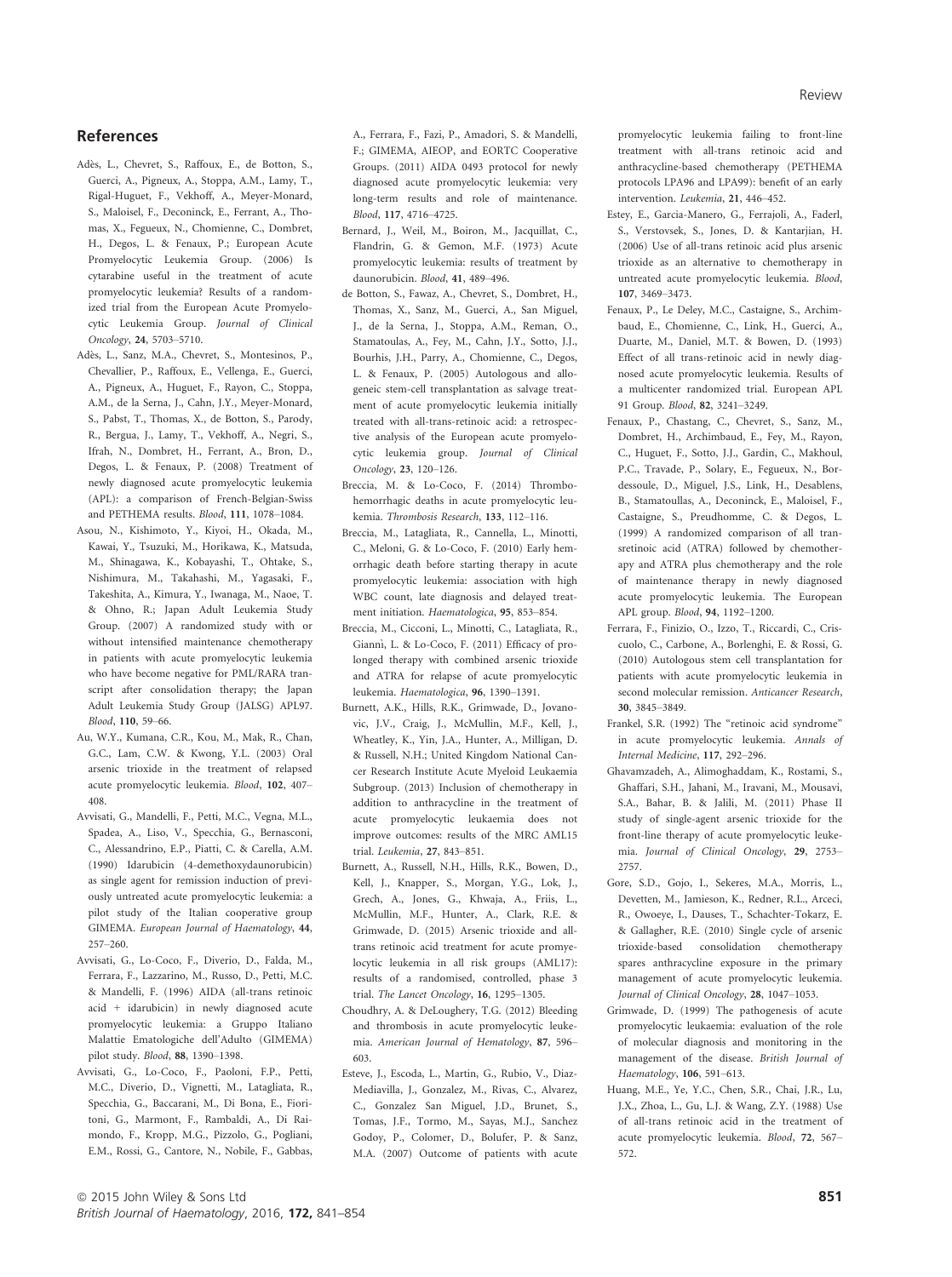- Iland, H.J., Collins, M., Bradstock, K., Supple, S.G., Catalano, A., Hertzberg, M., Browett, P., Grigg, A., Firkin, F., Campbell, L.J., Hugman, A., Reynolds, J., Di Iulio, J., Tiley, C., Taylor, K., Filshie, R., Seldon, M., Taper, J., Szer, J., Moore, J., Bashford, J. & Seymour, J.F.; Australasian Leukaemia and Lymphoma Group. (2015) Use of arsenic trioxide in remission induction and consolidation therapy for acute promyelocytic leukemia in the Australasian Leukaemia and Lymphoma Group (ALLG) APML4 study: a non-randomized phase 2 trial. Lancet Haematology, 9, e357.
- Kiguchi, T., Yoshino, Y., Yuan, B., Yoshizawa, S., Kitahara, T., Akahane, D., Gotoh, M., Kaise, T., Toyoda, H. & Ohyashiki, K. (2010) Speciation of arsenic trioxide penetrates into cerebrospinal fluid in patients with acute promyelocytic leukemia. Leukemia Research, 34, 403–405.
- Lehmann, S., Ravn, A., Carlsson, L., Antunovic, P., Deneberg, S., Mollgard, L., Derolf, A.R., Stockelberg, D., Tidefelt, U., Wahlin, A., Wennstrom, L., Hoglund, M. & Juliusson, G. (2011) Continuing high early death rate in acute promyelocytic leukemia: a population-based report from the Swedish Adult Acute Leukemia Registry. Leukemia, 25, 1128–1134.
- Lengfelder, E., Saussele, S., Weisser, A., Buchner, T. & Hehlmann, R. (2005) Treatment concepts of acute promyelocytic leukemia. Critical Review Oncology Hematology, 56, 261–274.
- Lengfelder, E., Hofmann, W.K. & Nowak, D. (2012) Impact of arsenic trioxide in the treatment of acute promyelocytic leukemia. Leukemia, 26, 433–442.
- Lengfelder, E., Lo-Coco, F., Ades, L., Montesinos, P., Grimwade, D., Kishore, B., Ramadan, S.M., Pagoni, M., Breccia, M., Huerta, A.J., Nloga, A.M., Gonzalez-Sanmiguel, J.D., Schmidt, A., Lambert, J.F., Lehmann, S., Di Bona, E., Cassinat, B., Hofmann, W.K., Görlich, D., Sauerland, M.C., Fenaux, P., Sanz, M.; European Leukemia-Net. (2015) Arsenic trioxide-based therapy of relapsed acute promyelocytic leukemia: registry results from the European LeukemiaNet. Leukemia, 29, 1084–1091.
- Lo-Coco, F., Diverio, D., Avvisati, G., Petti, M.C., Meloni, G., Pogliani, E.M., Biondi, A., Rossi, G., Carlo-Stella, C., Selleri, C., Martino, B., Specchia, G. & Mandelli, F. (1999) Therapy of molecular relapse in acute promyelocytic leukemia. Blood, 94, 2225–2229.
- Lo-Coco, F., Avvisati, G., Vignetti, M., Breccia, M., Gallo, E., Rambaldi, A., Paoloni, F., Fioritoni, G., Ferrara, F., Specchia, G., Cimino, G., Diverio, D., Borlenghi, E., Martinelli, G., Di Raimondo, F., Di Bona, E., Fazi, P., Peta, A., Bosi, A., Carella, A.M., Fabbiano, F., Pogliani, E.M., Petti, M.C., Amadori, S. & Mandelli, F.; Italian GIMEMA Cooperative Group. (2010) Front-line treatment of acute promyelocytic leukemia with AIDA induction followed by risk-adapted consolidation for adults younger than 61 years: results of the AIDA-2000 trial of the GIMEMA group. Blood, 116, 3171–3179.
- Lo-Coco, F., Avvisati, G., Vignetti, M., Thiede, C., Orlando, S.M., Iacobelli, S., Ferrara, F., Fazi, P., Cicconi, L., Di Bona, E., Specchia, G., Sica, S., Divona, M., Levis, A., Fiedler, W., Cerqui, E., Breccia, M., Fioritoni, G., Salih, H.R., Cazzola, M., Melillo, L., Carella, A.M., Brandts, C.H., Morra, E., von Lilienfeld-Toal, M., Hertenstein, B., Wattad, M., Lübbert, M., Hänel, M., Schmitz, N., Link, H., Kropp, M.G., Rambaldi, A., La Nasa, G., Luppi, M., Ciceri, F., Finizio, O., Venditti, A., Fabbiano, F., Döhner, K., Sauer, M., Ganser, A., Amadori, S., Mandelli, F., Döhner, H., Ehninger, G., Schlenk, R.F. & Platzbecker, U.; Gruppo Italiano Malattie Ematologiche dell'Adulto; German-Austrian Acute Myeloid Leukemia Study Group; Study Alliance Leukemia. (2013) Retinoic acid and arsenic trioxide for acute promyelocytic leukemia. New England Journal of Medicine, 369, 111–121.
- Lou, Y., Suo, S., Tong, Y., Tong, H., Qian, W., Meng, H., Mai, W., Huang, J., Yu, W. & Jin, J. (2014) Outcomes and prognostic factors of first relapsed acute promyelocytic leukemia patients undergoing salvage therapy with intravenous arsenic trioxide and chemotherapy. Annals of Hematology, 93, 941–948.
- Mandelli, F., Diverio, D., Avvisati, G., Luciano, A., Barbui, T., Bernasconi, C., Broccia, G., Cerri, R., Falda, M., Fioritoni, G., Leoni, F., Liso, V., Petti, M.C., Rodeghiero, F., Saglio, G., Vegna, M.L., Visani, G., Jehn, U., Willemze, R., Muus, P., Pelicci, P.G., Biondi, A. & Lo-Coco, F. (1997) Molecular remission in PML/RAR alpha – positive acute promyelocytic leukemia by combined all-trans retinoic acid and idarubicin (AIDA) therapy. Gruppo Italiano Malattie Ematologiche dell'Adulto and Associazione Italiana di Ematologia ed Oncologia Pediatrica Cooperative Groups. Blood, 90, 1014–1021.
- Mathews, V., George, B., Chendamarai, E., Lakshmi, K.M., Desire, S., Balasubramanian, P., Viswabandya, A., Thirugnanam, R., Abraham, A., Shaji, R.V., Srivastava, A. & Chandy, M. (2010) Single agent arsenic trioxide in the treatment of newly diagnosed acute promyelocytic leukemia: long-term follow-up data. Journal of Clinical Oncology, 28, 3866–3871.
- McClellan, J.S., Kohrt, H.E., Coutre, S., Gotlib, J.R., Majeti, R., Alizadeh, A.A. & Medeiros, B.C. (2012) Treatment advances have not improved the early death rate in acute promyelocytic leukemia. Haematologica, 97, 133–136.
- Milligan, D.W., Grimwade, D., Cullis, J.O., Bond, L., Swirsky, D., Craddock, C., Kell, J., Homewood, J., Campbell, K., McGinley, S., Wheatley, K., Jackson, G.; for the British Committee for Standards in Haematology. (2006) Guidelines on the management of acute myeloid leukemia in adults. British Journal of Haematology, 135, 450–474.
- Montesinos, P., Díaz-Mediavilla, J., Debén, G., Prates, V., Tormo, M., Rubio, V., Pérez, L. Fernández, I., Viguria, M., Rayón, C., González, J., de la Serna, J., Esteve, J., Bergua, J.M., Rivas, C., Gonzalez, M., Gonzalez, J.D., Negri, S., Bru-

net, S., Lowenberg, B. & Sanz, M.A. (2009) Central nervous system involvement at first relapse in patients with acute promyelocytic leukemia treated with all-trans retinoic acid and anthracycline monochemotherapy without intrathecal prophylaxis. Haematologica, 94, 1242–1249.

- NCCN (2015) NCCN guidelines "Acute myeloid leukemia", version 1.2015. National Comprehensive Cancer Network, Fort Washington, PA. Available at: [http://www.nccn.org/profession](http://www.nccn.org/professionals/physician_gls/pdf/aml.pdf) [als/physician\\_gls/pdf/aml.pdf](http://www.nccn.org/professionals/physician_gls/pdf/aml.pdf). [Accessed December 3, 2014].
- Ohnishi, K. (2007) PML-RARalpha inhibitors (ATRA, tamibarotene, arsenic trioxide) for acute promyelocytic leukemia. International Journal of Clinical Oncology, 12, 313–317.
- Ohnishi, K., Yoshida, H., Shigeno, K., Nakamura, S., Fujisawa, S., Naito, K., Shinjo, K., Fujita, Y., Matsui, H., Takeshita, A., Sugiyama, S., Satoh, H., Terada, H. & Ohno, R. (2000) Prolongation of the QT interval and ventricular tachycardia in patients treated with arsenic trioxide for acute promyelocytic leukemia. Annals of Internal Medicine, 133, 881–885.
- Paietta, E. (2003) Expression of cell-surface antigens in acute promyelocytic leukaemia. Best Practice Research in Clinical Haematology, 16, 369–385.
- Park, J.H., Qiao, B., Panageas, K.S., Schymura, M.J., Jurcic, J.G., Rosenblat, T.L., Altman, J.K., Douer, D., Rowe, J.M. & Tallman, M.S. (2011) Early death rate in acute promyelocytic leukemia remains high despite all-trans retinoic acid. Blood, 118, 1248–1254.
- Paulson, K., Serebrin, A., Lambert, P., Bergeron, J., Everett, J., Kew, A., Jones, D., Mahmud, S., Meloche, C., Sabloff, M., Sharif, I., Storring, J., Turner, D. & Seftel, M.D. (2014) Acute promyelocytic leukemia is characterized by stable incidence and improved survival that is restricted to patients managed in leukemia referral centres: a pan-Canadian epidemiological study. British Journal of Haematology, 166, 660–666.
- Petti, M.C., Avvisati, G., Amadori, S., Baccarani, M., Guarini, A.R., Papa, G., Rosti, G.A., Tura, S. & Mandelli, F. (1987) Acute promyelocytic leukemia: clinical aspects and results of treatment in 62 patients. Haematologica, 72, 151–155.
- Platzbecker, U., Avvisati, G., Ehninger, G., Cicconi, L., Thiede, C., Ferrara, F., Orlando, S.M., Vignetti, M., Specchia, G., Sborgia, M., Di Bona, E., Breccia, M., Cerqui, E., Döhner, K., Fiedler, W., von Lilienfeld-Toal, M., Hertenstein, B., Salih, H.R., Wattad, M., Lübbert, M., Brandts, C.H., Hänel, M., Schmitz, N., Link, H., Divona, M., Frairia, C., Pogliani, E.M., Fozza, C., D'Arco, A.M., Di Renzo, N., Cortelezzi, A., Fabbiano, F., Fazi, P., Kullmer, J., Aulitzky, W.E., Krause, S.W., Salwender, H., Schäfer-Eckart, K., Radsak, M.P., Ganser, A., Döhner, H., Amadori, S., Mandelli, F., Schlenk, R.F. & Lo-Coco, F. (2014) Improved outcome with ATRA-arsenic trioxide compared to ATRA-chemotherapy in non-high risk acute promyelocytic leukemia – updated results of the Italian-German APL0406 Trial on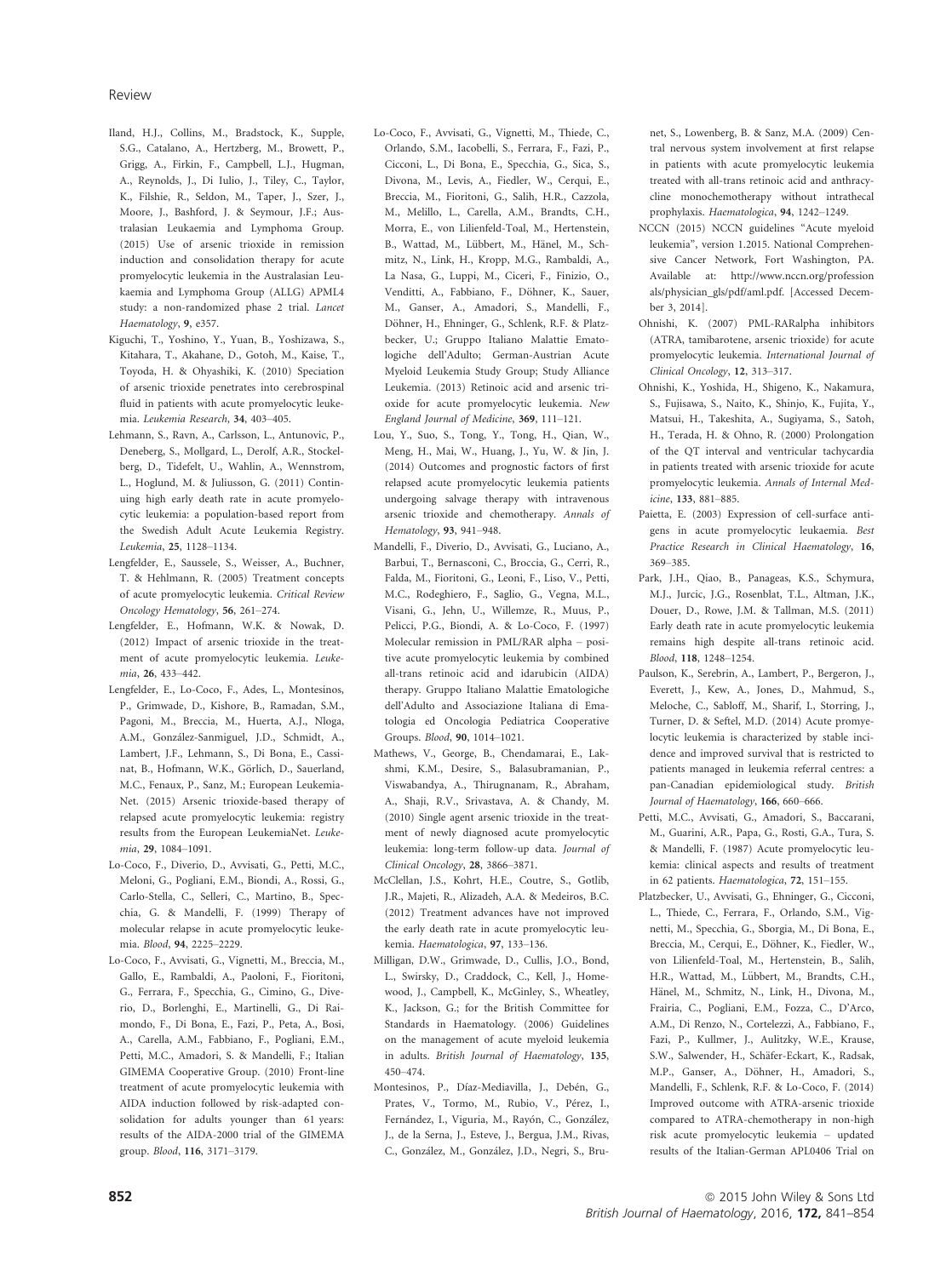the Extended Final Series. Blood (ASH Annual Meeting Abstracts), 124, 12.

- Powell, B.L., Moser, B., Stock, W., Gallagher, R.E., Willman, C.L., Stone, R.M., Rowe, J.M., Coutre, S., Feusner, J.H., Gregory, J., Couban, S., Appelbaum, F.R., Tallman, M.S. & Larson, R.A. (2010) Arsenic trioxide improves event-free and overall survival for adults with acute promyelocytic leukemia: North American Leukemia Intergroup Study C9710. Blood, 116, 3751–3757.
- Ramadan, S.M., Di Veroli, A., Camboni, A., Breccia, M., Iori, A.P., Aversa, F., Cupelli, L., Papayannidis, C., Bacigalupo, A., Arcese, W. & Lo-Coco, F. (2012) Allogeneic stem cell transplantation for advanced acute promyelocytic leukemia in the ATRA and ATO era. Haematologica, 97, 1731–1735.
- Ravandi, F., Estey, E., Jones, D., Faderl, S., O'Brien, S., Fiorentino, J., Pierce, S., Blamble, D., Estrov, Z., Wierda, W., Ferrajoli, A., Verstovsek, S., Garcia-Manero, G., Cortes, J. & Kantarjian, H. (2009) Effective treatment of acute promyelocytic leukemia with all-trans retinoic acid, arsenic trioxide, and gemtuzumab ozogamicin. Journal of Clinical Oncology, 27, 504–510.
- Ravandi, F., Estey, E.H., Appelbaum, F.R., Lo-Coco, F., Schiffer, C.A., Larson, R.A., Burnett, A.K. & Kantarjian, H.M. (2012) Gemtuzumab ozogamicin: time to resurrect? Journal of Clinical Oncology, 30, 3921–3923.
- Roboz, G.J., Ritchie, E.K., Carlin, R.F., Samuel, M., Gale, L., Provenzano-Gober, J.L., Curcio, T.J., Feldman, E.J. & Kligfield, P.D. (2014) Prevalence, management, and clinical consequences of QT interval prolongation during treatment with arsenic trioxide. Journal of Clinical Oncology, 32, 3723–3728.
- Sanford, D., Lo-Coco, F., Sanz, M.A., Di Bona, E., Coutre, S., Altman, J.K., Wetzler, M., Allen, S.L., Ravandi, F., Kantarjian, H. & Cortes, J.E. (2015) Tamibarotene in patients with acute promyelocytic leukemia relapsing after treatment with alltrans retinoic acid and arsenic trioxide. British Journal of Haematology, 171, 471–477.
- Sant, M., Minicozzi, P., Mounier, M., Anderson, L.A., Brenner, H., Holleczek, B., Marcos-Gragera, R., Maynadié, M., Monnereau, A., Osca-Gelis, G., Visser, O. & De Angelis, R.; EURO-CARE-5 Working Group. (2014) Survival for haematological malignancies in Europe between 1997 and 2008 by region and age: results of EUROCARE-5, a population based study. Lancet Oncology, 15, 931–942.
- Sanz, M.A. & Lo-Coco, F. (2011) Modern approaches to treating acute promyelocytic leukemia. Journal of Clinical Oncology, 29, 495–503.
- Sanz, M.A., Martín, G., Rayón, C., Esteve, J., González, M., Díaz-Mediavilla, J., Bolufer, P., Barragán, E., Terol, M.J., González, J.D., Colomer, D., Chillón, C., Rivas, C., Gómez, T., Ribera, J.M., Bornstein, R., Román, J., Calasanz, M.J., Arias, J., Alvarez, C., Ramos, F. & Debén, G. (1999) A modified AIDA protocol with anthracycline-based consolidation results in high antileukemic efficacy and reduced toxicity in

newly diagnosed PML/RARalpha-positive acute promyelocytic leukemia PETHEMA group. Blood, 94, 3015–3021.

- Sanz, M.A., Lo-Coco, F., Martín, G., Avvisati, G., Rayón, C., Barbui, T., Díaz-Mediavilla, J., Fioritoni, G., Gonzalez, J.D., Liso, V., Esteve, J., Ferrara, F., Bolufer, P., Bernasconi, C., Gonzalez, M., Rodeghiero, F., Colomer, D., Petti, M.C., Ribera, J.M. & Mandelli, F. (2000) Definition of relapse risk and role of nonanthracycline drugs for consolidation in patients with acute promyelocytic leukemia: a joint study of the PETHEMA and GIMEMA cooperative groups. Blood, 96, 1247–1253.
- Sanz, M.A., Martín, G., González, M., León, A., Rayon, C., Rivas, C., Colomer, D., Amutio, E., Capote, F.J., Milone, G.A., De La Serna, J., Román, J., Barragán, E., Bergua, J., Escoda, L., Parody, R., Negri, S., Calasanz, M.J., Bolufer, P.; Programa de Estudio y Traitmiento de las Hemopatías Malignas. (2004) Risk-adapted treatment of acute promyelocytic leukemia with all-trans-retinoic acid and anthracycline monochemotherapy: a multicentre study by the PETHEMA group. Blood, 103, 1237–1243.
- Sanz, M.A., Labopin, M., Gorin, N.C., de la Rubia, J., Arcese, W., Meloni, G., Bacigalupo, A., Alessandrino, P., Carreras, E., Iriondo, A., Novitzky, N., Jacobs, P., Bandini, G., Lo-Coco, F., Frassoni, F. & Rocha, V.; Acute Leukemia Working Party (ALWP) of European Cooperative Group for Blood and Marrow Transplantation (EBMT). (2007) Hematopoietic stem cell transplantation for adults with acute promyelocytic leukemia in the ATRA era: a survey of the European Cooperative Group for Blood and Marrow Transplantation. Bone Marrow Transplantation, 39, 461–469.
- Sanz, M.A., Montesinos, P., Vellenga, E., Rayón, C., de la Serna, J., Parody, R., Bergua, J.M., León, A., Negri, S., González, M., Rivas, C., Esteve, J., Milone, G., Gonzalez, J.D., Amutio, E., Brunet, S., García-Laraña, J., Colomer, D., Calasanz, M.J., Chillón, C., Barragán, E., Bolufer, P. & Lowenberg, B. (2008) Risk-adapted treatment of acute promyelocytic leukemia with all-trans retinoic acid and anthracycline monochemotherapy: long-term outcome of the LPA99 multicenter study by the PETHEMA Group. Blood, 112, 3130–3134.
- Sanz, M.A., Grimwade, D., Tallman, M.S., Lowenberg, B., Fenaux, P., Estey, E.H., Naoe, T., Lengfelder, E., Buchner, T., Dohner, H., Burnett, A.K. & Lo-Coco, F. (2009) Management of acute promyelocytic leukemia: recommendations from an expert panel on behalf of the European LeukemiaNet. Blood, 113, 1875–1891.
- Sanz, M.A., Montesinos, P., Kim, H.T., Ruiz-Argüelles, G.J., Undurraga, M.S., Uriarte, M.R., Martínez, L., Jacomo, R.H., Gutiérrez-Aguirre, H., Melo, R.A., Bittencourt, R., Pasquini, R., Pagnano, K., Fagundes, E.M., Vellenga, E., Holowiecka, A., Gonzalez- Huerta, A.J., Fernández, P., De la Serna, J., Brunet, S., De Lisa, E., Gonzalez-Campos, J., Ribera, J.M.,

Krsnik, I., Ganser, A., Berliner, N., Ribeiro, R.C., Lo-Coco, F., Löwenberg, B. & Rego, E.M.; IC-APL and PETHEMA and HOVON Groups. (2015) All-trans retinoic acid with daunorubicin or idarubicin for risk-adapted treatment of acute promyelocytic leukemia: a matched-pair analysis of the PETHEMA LPA-2005 and IC-APL studies. Annals of Hematology, 94, 1347–1356.

- Seftel, M.D., Barnett, M.J., Couban, S., Leber, B., Storring, J., Assaily, W., Fuerth, B., Christofides, A. & Schuh, A.C. (2014) A Canadian consensus on the management of newly diagnosed and relapsed acute promyelocytic leukemia in adults. Current Oncology, 21, 234–250.
- Shen, Z.X., Chen, G.Q., Ni, J.H., Li, X.S., Xiong, S.M., Qiu, Q.Y., Zhu, J., Tang, W., Sun, G.L., Yang, K.Q., Chen, Y., Zhou, L., Fang, Z.W., Wang, Y.T., Ma, J., Zhang, P., Zhang, T.D., Chen, S.J., Chen, Z. & Wang, Z.Y. (1997) Use of arsenic trioxide (As2O3) in the treatment of acute promyelocytic leukemia (APL): II. Clinical efficacy and pharmacokinetics in relapsed patients. Blood, 89, 3354–3360.
- Shen, Z.X., Shi, Z.Z., Fang, J., Gu, B.W., Li, J.M., Zhu, Y.M., Shi, J.Y., Zheng, P.Z., Yan, H., Liu, Y.F., Chen, Y., Shen, Y., Wu, W., Tang, W., Waxman, S., De The, H., Wang, Z.Y., Chen, S.J. & Chen, Z. (2004) All-trans retinoic acid/As2O3 combination yields a high quality remission and survival in newly diagnosed acute promyelocytic leukemia. Proceedings of the National Academy of Sciences of the United States of America, 101, 5328–5335.
- Shinagawa, K., Yanada, M., Sakura, T., Ueda, Y., Sawa, M., Miyatake, J., Dobashi, N., Kojima, M., Hatta, Y., Emi, N., Tamaki, S., Gomyo, H., Yamazaki, E., Fujimaki, K., Asou, N., Matsuo, K., Ohtake, S., Miyazaki, Y., Ohnishi, K., Kobayashi, Y. & Naoe, T. (2014) Tamibarotene as maintenance therapy for acute promyelocytic leukemia: results from a randomized controlled trial. Journal of Clinical Oncology, 32, 3729– 3735.
- Soignet, S.L., Frankel, S.R., Douer, D., Tallman, M.S., Kantarjian, H., Calleja, E., Stone, R.M., Kalaycio, M., Scheinberg, D.A., Steinherz, P., Sievers, E.L., Coutré, S., Dahlberg, S., Ellison, R. & Warrell, Jr, R.P. (2001) United States multicenter study of arsenic trioxide in relapsed acute promyelocytic leukemia. Journal of Clinical Oncology, 19, 3852–3860.
- Tallman, M.S. (2004) Curative therapeutic approaches to APL. Annals of Hematology, 83, S81–S82.
- Tallman, M.S. & Altman, J.K. (2009) How I treat acute promyelocytic leukemia. Blood, 114, 5126– 5135.
- Tallman, M.S., Andersen, J.W., Schiffer, C.A., Appelbaum, F.R., Feusner, J.H., Woods, W.G., Ogden, A., Weinstein, H., Shepherd, L., Willman, C., Bloomfield, C.D., Rowe, J.M. & Wiernik, P.H. (2002) All-trans retinoic acid in acute promyelocytci leukemia: long-term outcome and prognostic factor analysis from the North Amer-